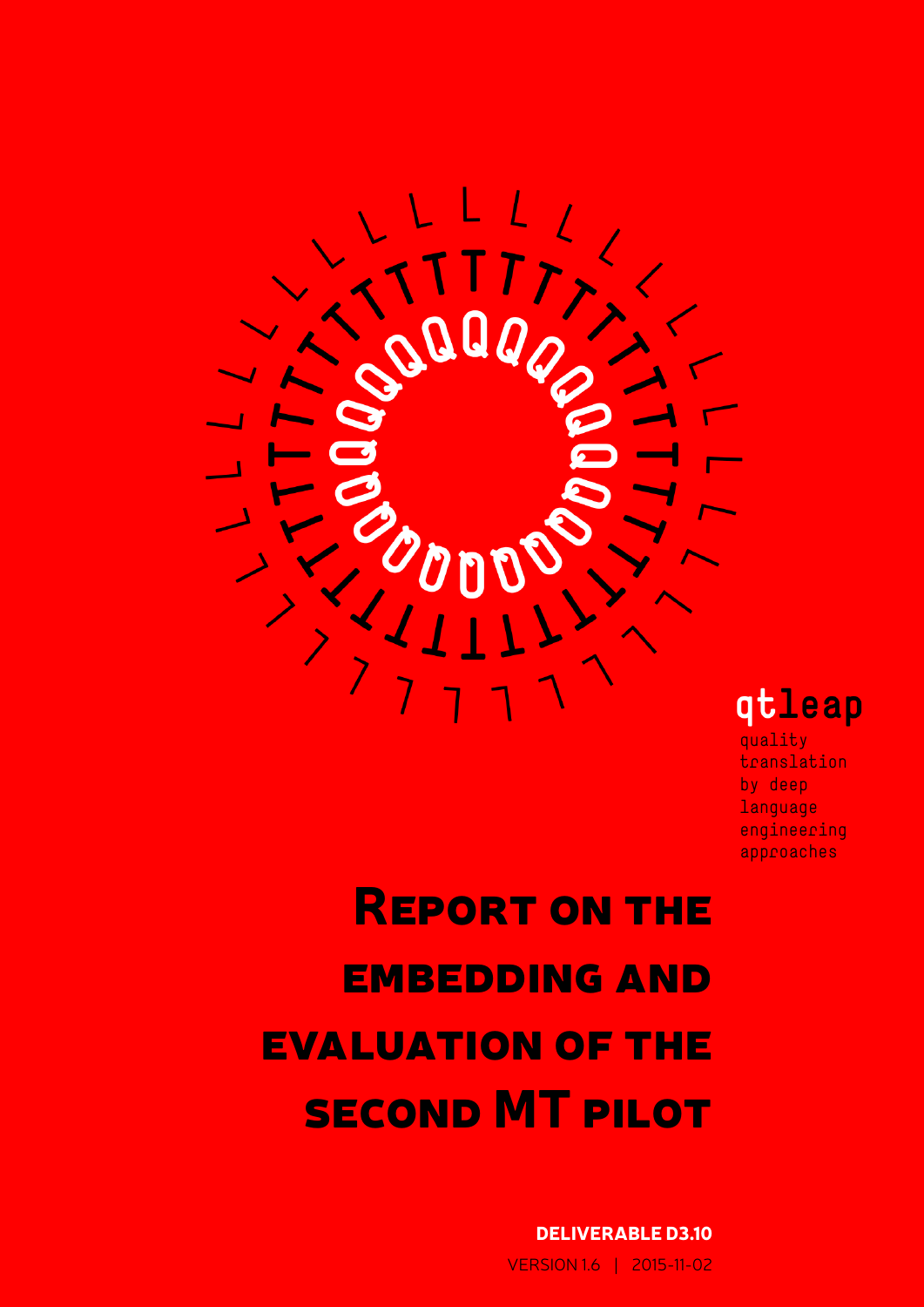# **QTLeap**

Machine translation is a computational procedure that seeks to provide the translation of utterances from one language into another language.

Research and development around this grand challenge is bringing this technology to a level of maturity that already supports useful practical solutions. It permits to get at least the gist of the utterances being translated, and even to get pretty good results for some language pairs in some focused discourse domains, helping to reduce costs and to improve productivity in international businesses.

There is nevertheless still a way to go for this technology to attain a level of maturity that permits the delivery of quality translation across the board.

The goal of the QTLeap project is to research on and deliver an articulated methodology for machine translation that explores deep language engineering approaches in view of breaking the way to translations of higher quality.

The deeper the processing of utterances the less language-specific differences remain between the representation of the meaning of a given utterance and the meaning representation of its translation. Further chances of success can thus be explored by machine translation systems that are based on deeper semantic engineering approaches.

Deep language processing has its stepping-stone in linguistically principled methods and generalizations. It has been evolving towards supporting realistic applications, namely by embedding more data based solutions, and by exploring new types of datasets recently developed, such as parallel DeepBanks.

This progress is further supported by recent advances in terms of lexical processing. These advances have been made possible by enhanced techniques for referential and conceptual ambiguity resolution, and supported also by new types of datasets recently developed as linked open data.

The project QTLeap explores novel ways for attaining machine translation of higher quality that are opened by a new generation of increasingly sophisticated semantic datasets and by recent advances in deep language processing.

**www.qtleap.eu**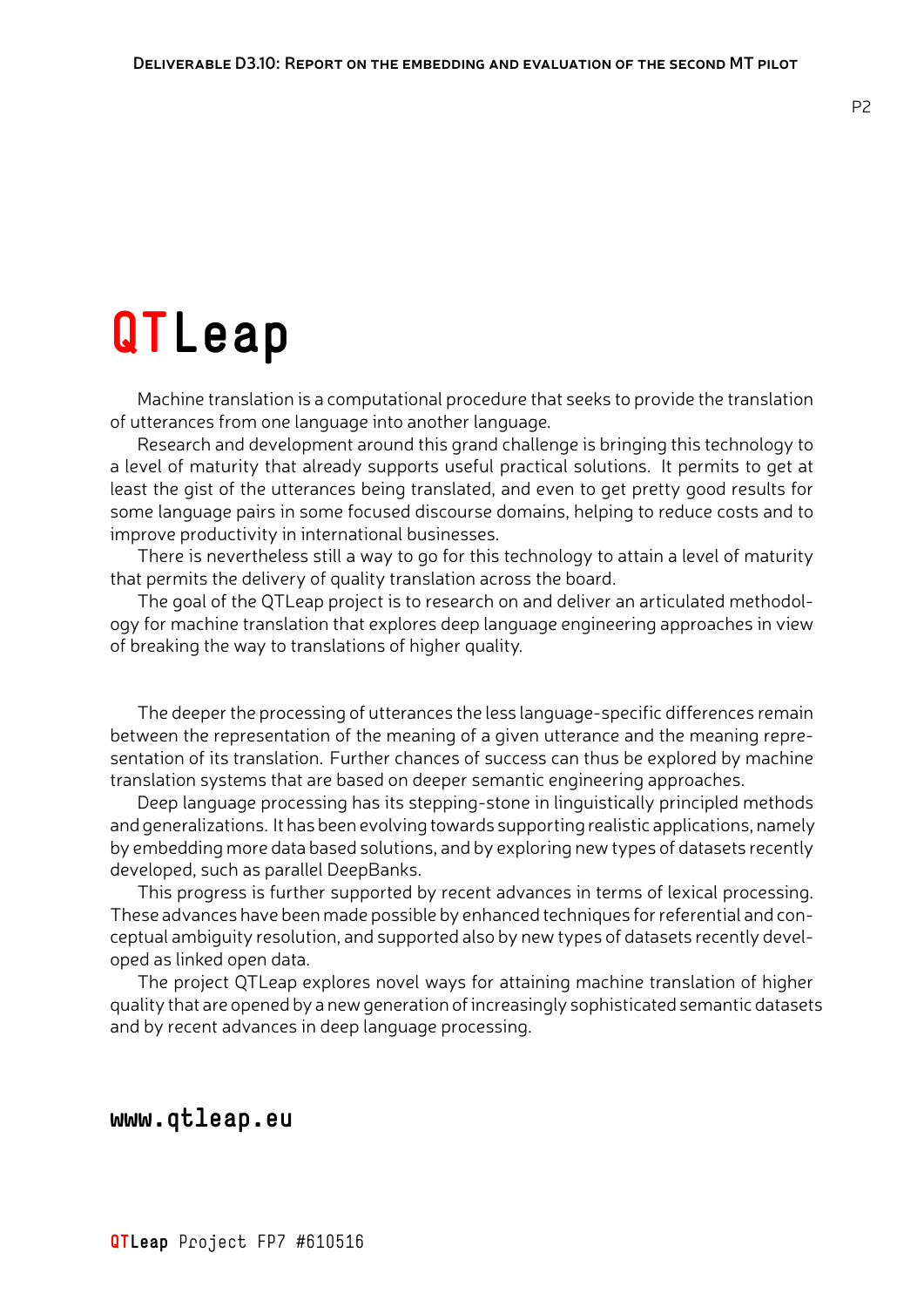### Funded by

QTLeap is funded by the 7th Framework Programme of the European Commission.



### Supported by

And supported by the participating institutions:



Higher Functions, Lda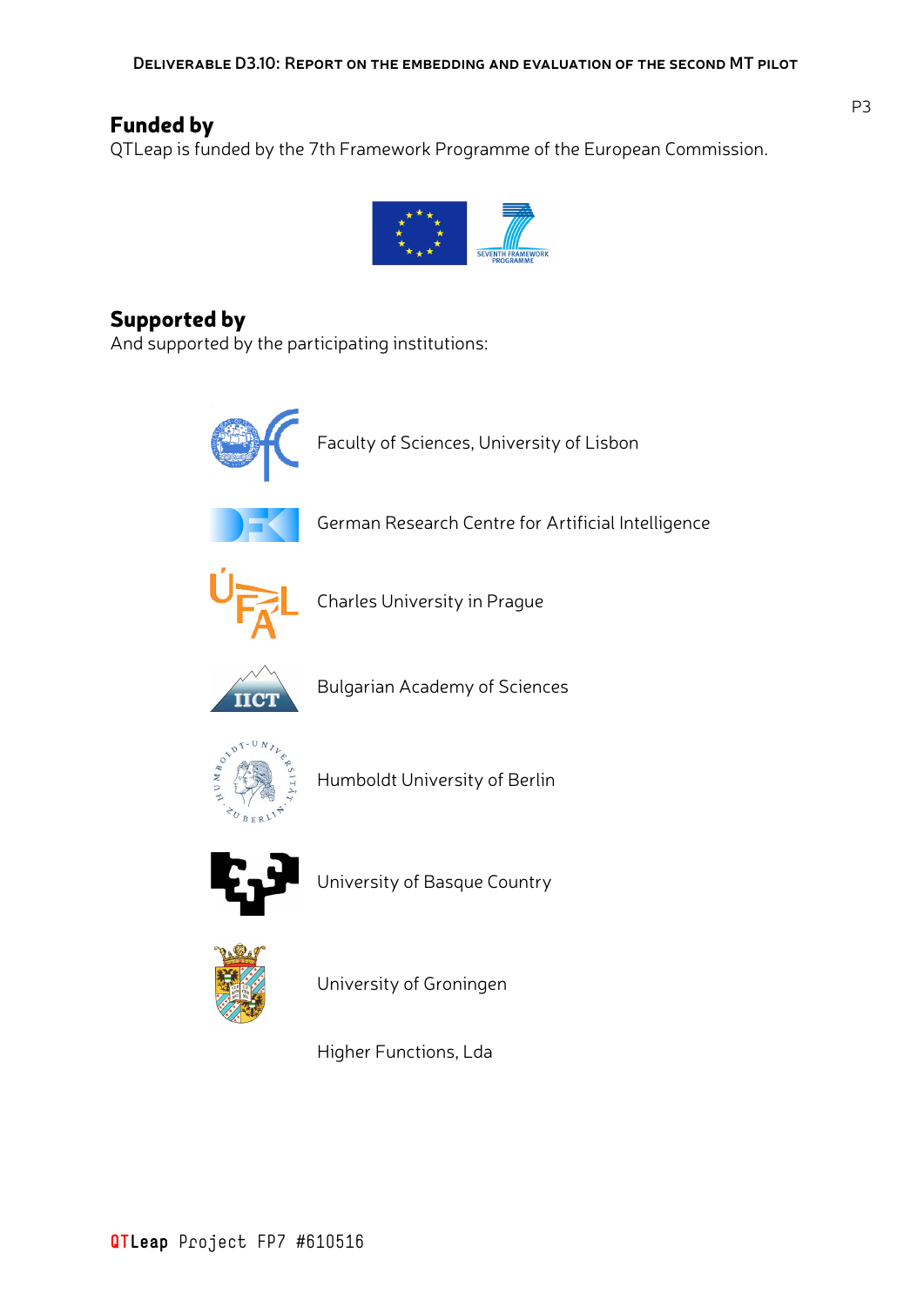## Revision history

| Version    | Date                           | Authors                            | Organisation               | Description                                       |
|------------|--------------------------------|------------------------------------|----------------------------|---------------------------------------------------|
| 1.0        | Oct. 20, 2015                  | Rosa Del Gaudio                    | <b>HF</b>                  | First draft                                       |
| 1.1        | Oct. 26, 2015                  | Aljoscha Burchardt                 | <b>DFKI</b>                | Additions and comments                            |
| 1.2        | Oct. 26, 2015                  | Nora Aranberri                     | UPV/EHU                    | Review and minor                                  |
| 1.3        | Oct. 27, 2015                  | Martin Popel                       | <b>CUNI</b>                | corrections<br>Internal review and                |
| 1.4        | Oct. 27, 2015                  | António Branco                     | <b>FCUL</b>                | corrections<br>Review and minor                   |
| 1.5<br>1.6 | Oct. 29, 2015<br>Nov. 02, 2015 | Martin Popel<br>Aljoscha Burchardt | <b>CUNI</b><br><b>DFKI</b> | corrections<br>Additions and edits<br>Final edits |

#### **Statement of originality**

This deliverable contains original unpublished work except where clearly indicated otherwise. Acknowledgement of previously published material and of the work of others has been made through appropriate citation, quotation or both.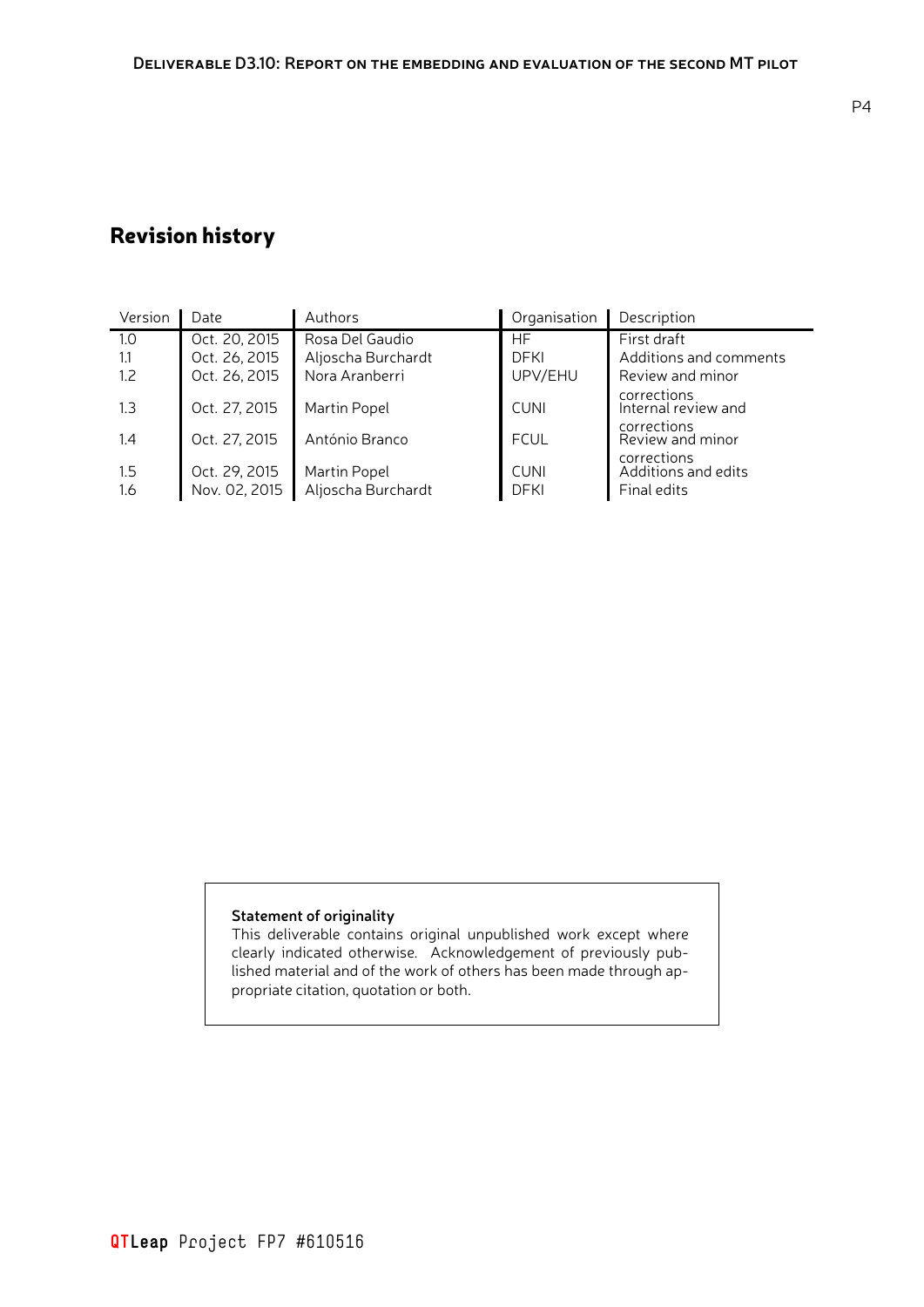

# Report on the embedding and evaluation of the second MT pilot

DOCUMENT QTLEAP-2015-D3.10 EC FP7 PROJECT #610516

## **DELIVERABLE D3.10**

*completion* FINAL *status* SUBMITTED *dissemination level* PUBLIC

*responsible* Aljoscha Burchardt (WP3 coordinator) *reviewer* Martin Popel (CUNI) *contributing partners* HF, DFKI, FCUL, UPV/EHU, CUNI

*authors* Rosa Del Gaudio, Aljoscha Burchardt, Nora Aranberri, António Branco, **MARTIN POPEL** 

© all rights reserved by FCUL on behalf of QTLeap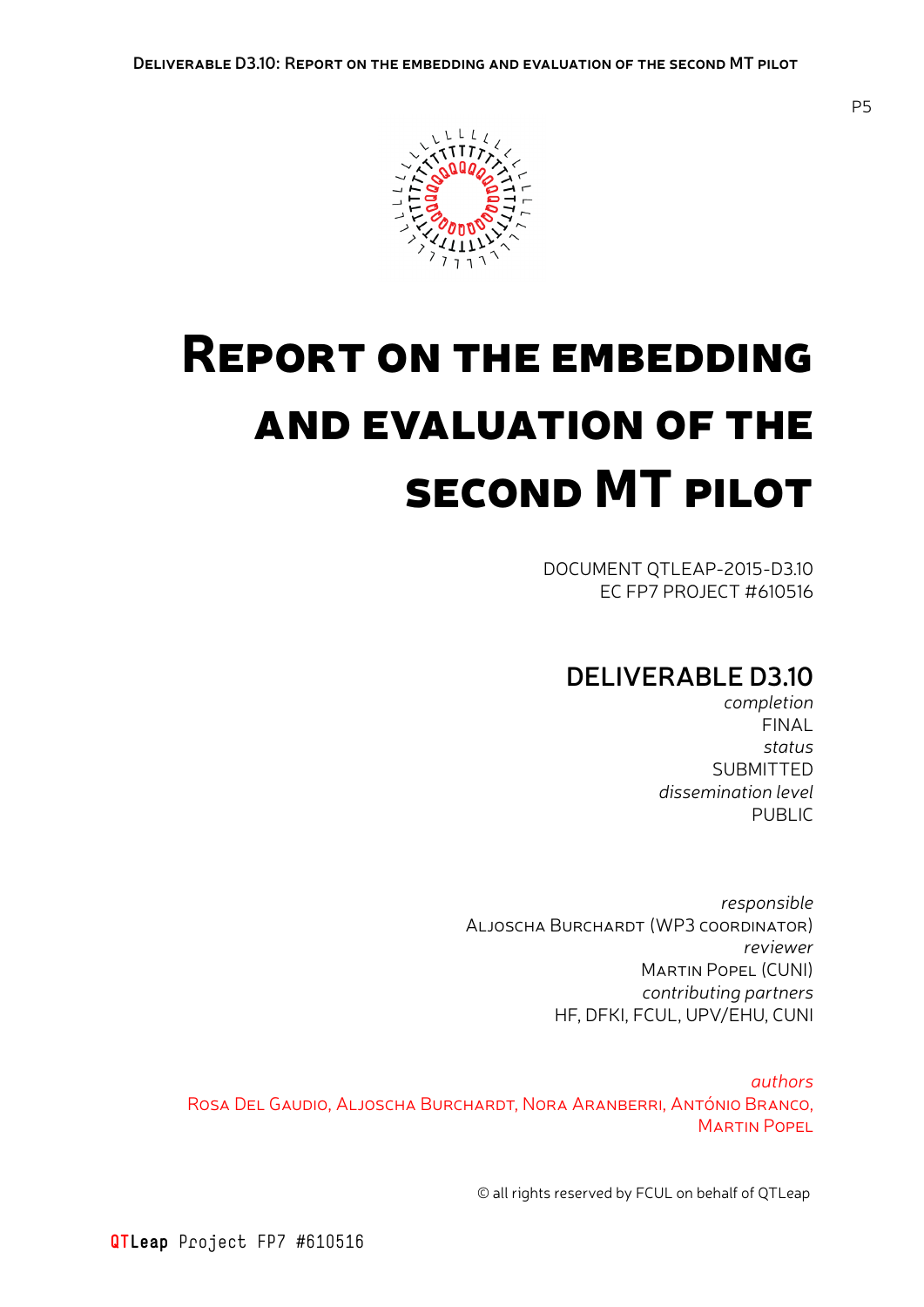## **Contents**

|          |            | Introduction            |                                                                                                                                                                                            |                |
|----------|------------|-------------------------|--------------------------------------------------------------------------------------------------------------------------------------------------------------------------------------------|----------------|
| $\bf{2}$ | 2.1<br>2.2 |                         | Embedding of Pilot 2                                                                                                                                                                       | - 8<br>- 8     |
| 3        |            |                         | The Evaluation's main objective                                                                                                                                                            | 9              |
| 4        | 4.1<br>4.2 |                         | Evaluating the retrieval step                                                                                                                                                              | 9<br>10<br>11  |
| 5        | 5.1<br>5.2 |                         | Evaluating the publication step                                                                                                                                                            | 13<br>14<br>16 |
|          |            | 5.2.1<br>5.2.2<br>5.2.3 | Manual evaluation of translations from English<br>Inter-annotator agreement $\ldots \ldots \ldots \ldots \ldots \ldots \ldots \ldots 20$<br>Correlation of manual and automatic evaluation | - 16<br>20     |
| 6        |            | Conclusion              |                                                                                                                                                                                            | 22             |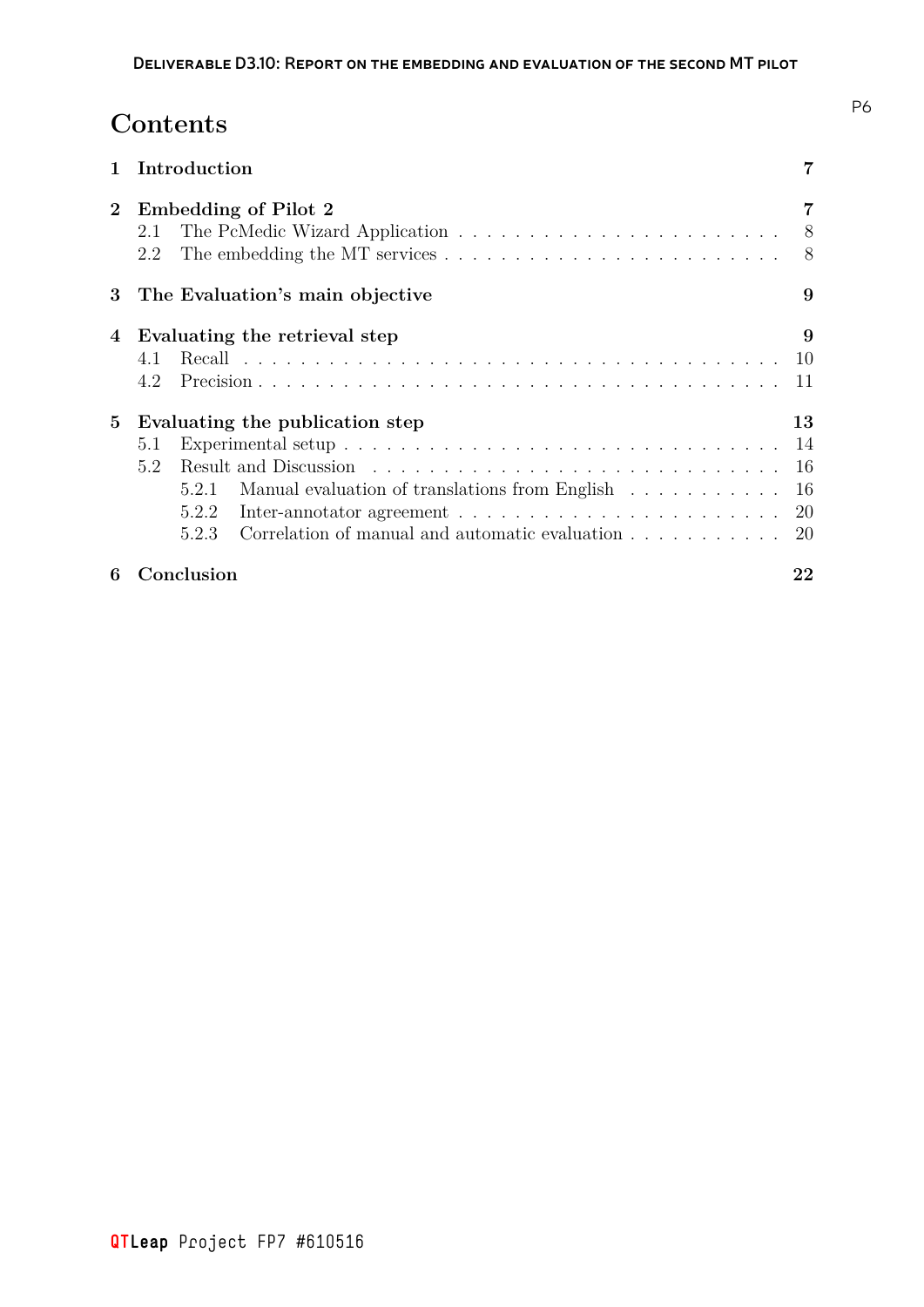#### <span id="page-6-0"></span>**1 Introduction**

In this document, we present the result of extrinsic evaluation of the QTLeap Machine Translation (MT) Pilot 2, compared with Pilot 0 and Pilot 1. In QTLeap, the MT development is structured by pilot engines that serve as a kind of milestone in the creation of MT engines for the seven project languages. While Pilot 0 served an SMT baseline (trained on domain corpora if available), Pilot 1 was a first "deeper" MT system including more linguistic and knowledge-driven components. Pilot2 is the result of experimenting with and inclusion of lexical knowledge (such as WSD) into the MT pipelines. More details on the Pilots can be found in project deliverables D2.4 and D2.8.

As MT evaluation is notoriously difficult and can be resource intensive, QTLeap makes use of a mix of several intrinsic and extrinsic evaluation procedures to track improvements and at the same time get feedback and inspiration for further improvements of the MT engines. While the intrinsic evaluation of Pilot2 (against reference translations with automatic measures and using manual error annotation) is documented in D2.8, the present deliverable is concerned with the extrinsic (or user) evaluation.

This extrinsic evaluation is based on the integration of MT services in PcMedic Wizard, an online helpdesk application developed by the industrial project partner HF as part of its business. This evaluation is a follow up of the evaluation carried out for Pilot 0 and Pilot 1, reported respectively in D3.6 and D3.8. The focus of this evaluation is to assess the added value of the translations in terms of their impact on the performance of the QA system of the helpdesk.

In the present evaluation, the focus is to compare the impact of the translation delivered by Pilot2 with the impact of the translations delivered by Pilot 0 and Pilot 1. As for previous evaluation, the present evaluation is composed of two distinctive parts. The first part focuses on evaluating how the translation affects the answer retrieval component of the question and answer (QA) algorithm. The second part focuses on outbound translation, aiming to evaluate to what extent it delivers a clear and understandable answer to final customers without the intervention of a human operator.

The evaluations have been carried out using an online platform designed by HF for this purpose. The testing subjects have been volunteers recruited by project partners that match the profile of the typical HF users as closely as possible (non-experts, mixed in age, etc.). As it would have gone far beyond the limits of the project to build a full simulation of a repair situation, e.g., in a laboratory with modified, malfunctioning equipment, this user evaluation measures perceived usefulness of MT when integrated into the HF business scenario.

One note on the authors of this Deliverable. After Martin Popel served as an internal reviewer to the draft, he added some new ideas and elaborated on existing content to this Deliverable so that we decided to add him as an author to acknowledge this.

## <span id="page-6-1"></span>**2 Embedding of Pilot 2**

The embedding of MT Pilot 2 was performed along the same lines that were followed for the embedding of MT Pilot 1, described in deliverable D3.8, and are briefly indicated again in the subsections below.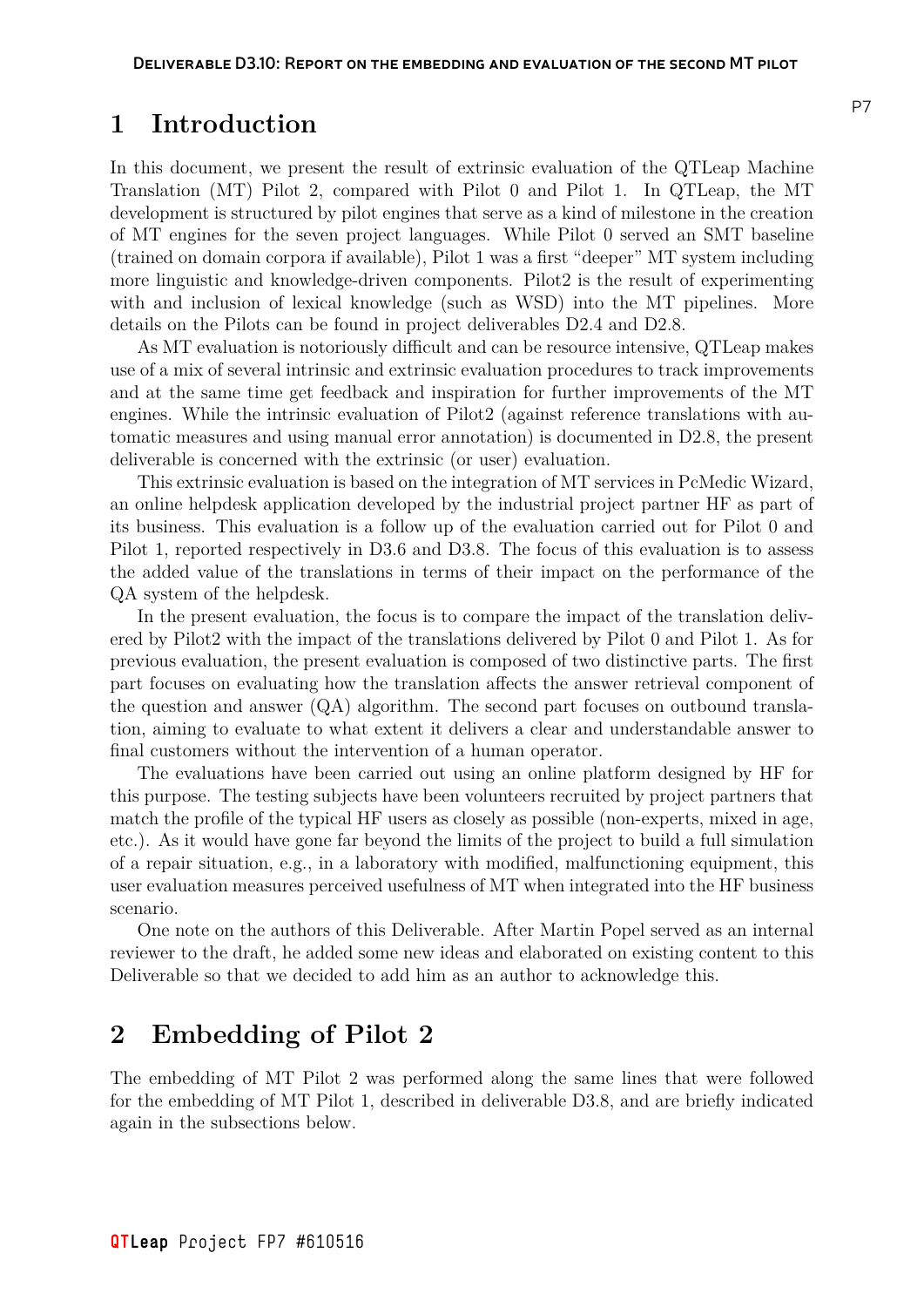#### **2.1 The PcMedic Wizard Application**

<span id="page-7-0"></span>The PcMedic Wizard application developed by HF offers technical support service by chat. Technical support can usually be divided into three levels: first-level (front line), second-level, and third-level. Most of the users' requests for help are straightforward and simple, and can be easily handled by the first-level operator. Literature has shown that the majority of user requests can be answered at this level, as they are "simple and routine" and do not require specialized knowledge Leung and Lau [2007]. At the same time, these kinds of requests represent the majority of the total requests and are responsible for long wait times, leading to user dissatisfaction.

The PcMedic Wizard application atte[mpts to address this](#page-21-0) specific context, trying to automate the process of answering first-level user requests. The area of specialization of this service is basic computer and IT troubleshooting for both hardware and software. The process of providing support to end-users involves remote written interaction via chat channels through a call center. This process of problem solving can be made efficient by a Question Answering (QA) application that helps call center operators prepare replies for clients.

Using techniques based on natural language processing, each query for help is matched against a memory of previous questions and answers and a list of possible replies from the repository is displayed, ranked by relevance according to the internal heuristics of the support system. If the top reply scores above a certain threshold, it is automatically returned to the client. If no reply score overs the threshold, the operator is presented with the list of possible answers delivered by the system and he can (a) pick the most appropriate reply, (b) modify one of the replies, or (c) write a completely new reply. In the last two cases, the new reply is used to further improve the QA memory.

As there are currently no multilingual operators present at HF, QTLeap evaluates the usefulness of returned answers relative to a known reference from the database, thus limiting itself to the fully automatic case. This is enforced as the questions that are used in the evaluation described below are provided by the system.

#### **2.2 The embedding the MT services**

<span id="page-7-1"></span>The PcMedic Wizard application is implemented in a proprietary xRM platform (Extended Relationship Management) developed by HF that is called WhiteBox. This platform incorporates a set of different features supporting different types of activities and data, from managing remote and on-site technical supports, laboratory activities, to integrating complex information such as human resource, different departments, suppliers, etc.

This platform is based on the integration of different technologies such as VoIP systems, Flex, SignalR, interconnecting social networks and several web services variants. Its modular design makes the integration of new services relatively easy.

Regarding the integration of the MT Pilot 2 systems (described in deliverable D2.8), some adjustments were carried out mostly at the level of database design supporting the multilingual information introduced by the translations.

The embedding of the actual translation services was obtained by using the webservices (see Task 3.2) based on the documentation provided in full detail in deliverable D3.4.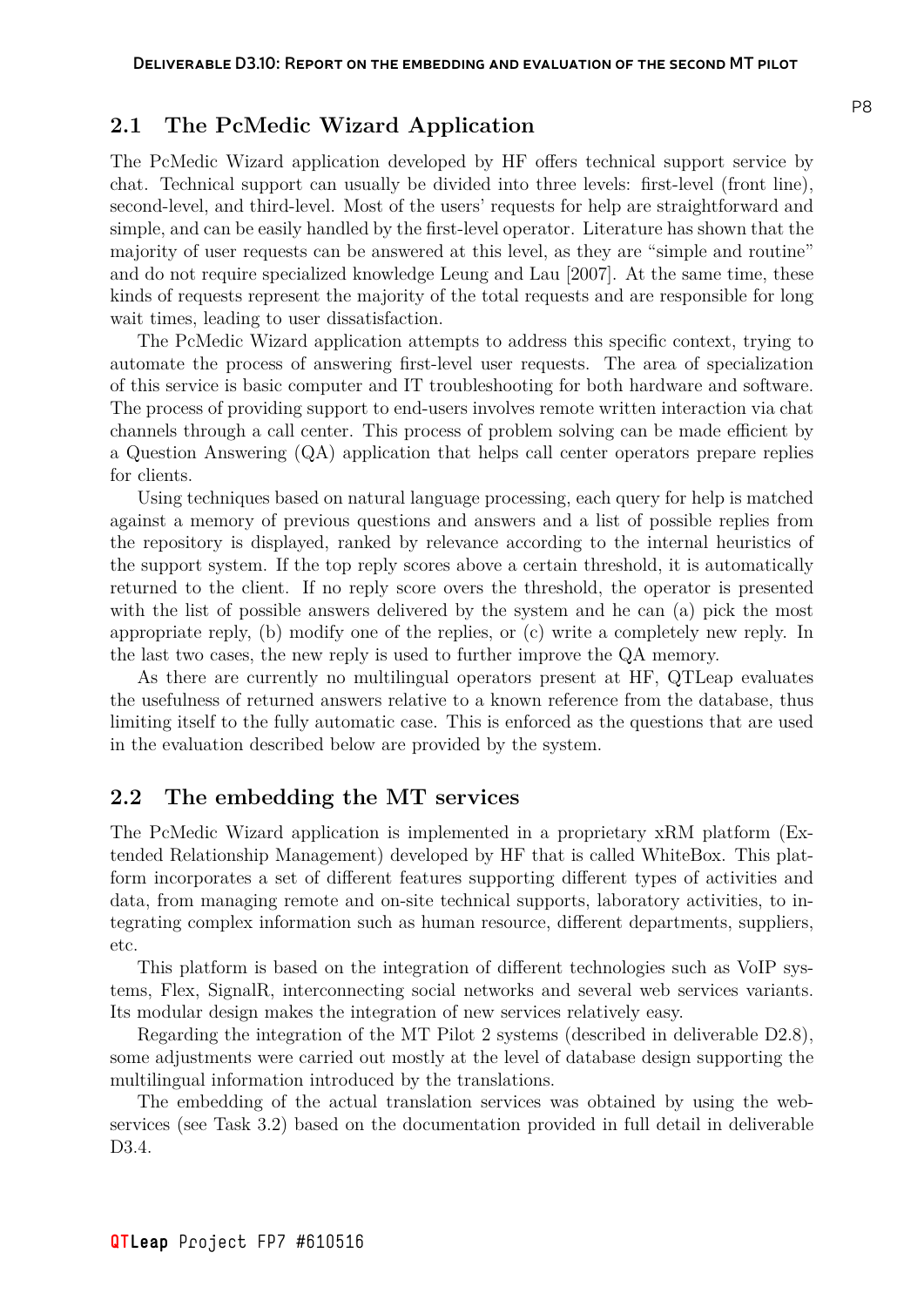

<span id="page-8-2"></span>Figure 1: The workflow with the MT services

## **3 The Evaluation's main objective**

<span id="page-8-0"></span>The main objective of this evaluation is to assess the performance of Pilot2 MT systems in the PcMedic Wizard system. The main challenge was to separate the evaluation of the system as a whole from the evaluation of the MT component. The intention was not to assess the quality of the PcMedic Wizard application, but rather to assess the impact of the MT services on the application. The evaluation design was conceived keeping in mind this issue. Figure 1 shows PcMedic Wizard's workflow with the embedded MT services. There are two distinct places where MT services are used in the application. The first time occurs when the incoming user request is translated from the original language to English, the pivot [la](#page-8-2)nguage in which the data is stored in the repository. This translation is used by the QA search algorithm to retrieve a possible answer.

After an answer is found in English, MT services are called to translate the answer back to the user's original language.

This means that the MT services interact with the system in two different stages and for two very different purposes. In the first, inbound retrieval step, the translation is not presented to a human, but it is only used by an algorithm. By contrast, in the second, outbound presentation step the translation is presented to the final user. This evaluation consists of two different parts, focusing on each of these steps separately.

## **4 Evaluating the retrieval step**

<span id="page-8-1"></span>The main idea of this step is to compare the result obtained when the original English question is used by the QA algorithm with the result obtained when the question is translated from a different language to English by the MT services.<sup>1</sup> This evaluation is possible because all of the language versions of questions and the answers share a common ID in the database and the algorithm works with English as pivot language.

As the QA system currently works only with English/Portuguese[,](#page-8-3) there is no baseline for the other languages. Accordingly, the performance of cross-lingual answer retrieval has been evaluated against the English reference answer(s). If the translation is appropriate for this kind of task, the QA heuristic should retrieve the same answer for each question as it does in the English experiment. We have also compared the list of answers delivered for each question along with their confidence scores. In this way, it was possible to measure how far the results returned for a translated question are from the results of using the original English question.

<span id="page-8-3"></span><sup>&</sup>lt;sup>1</sup>As German is not part of QTLeap WP5 where lexical-semantic resources have been developed, developments of Pilot2 for German have been concentrated on the more important and challenging outbound translation direction using an existing WSD system for English. Therefore, German is not part of the evaluation of the retrieval step for Pilot2.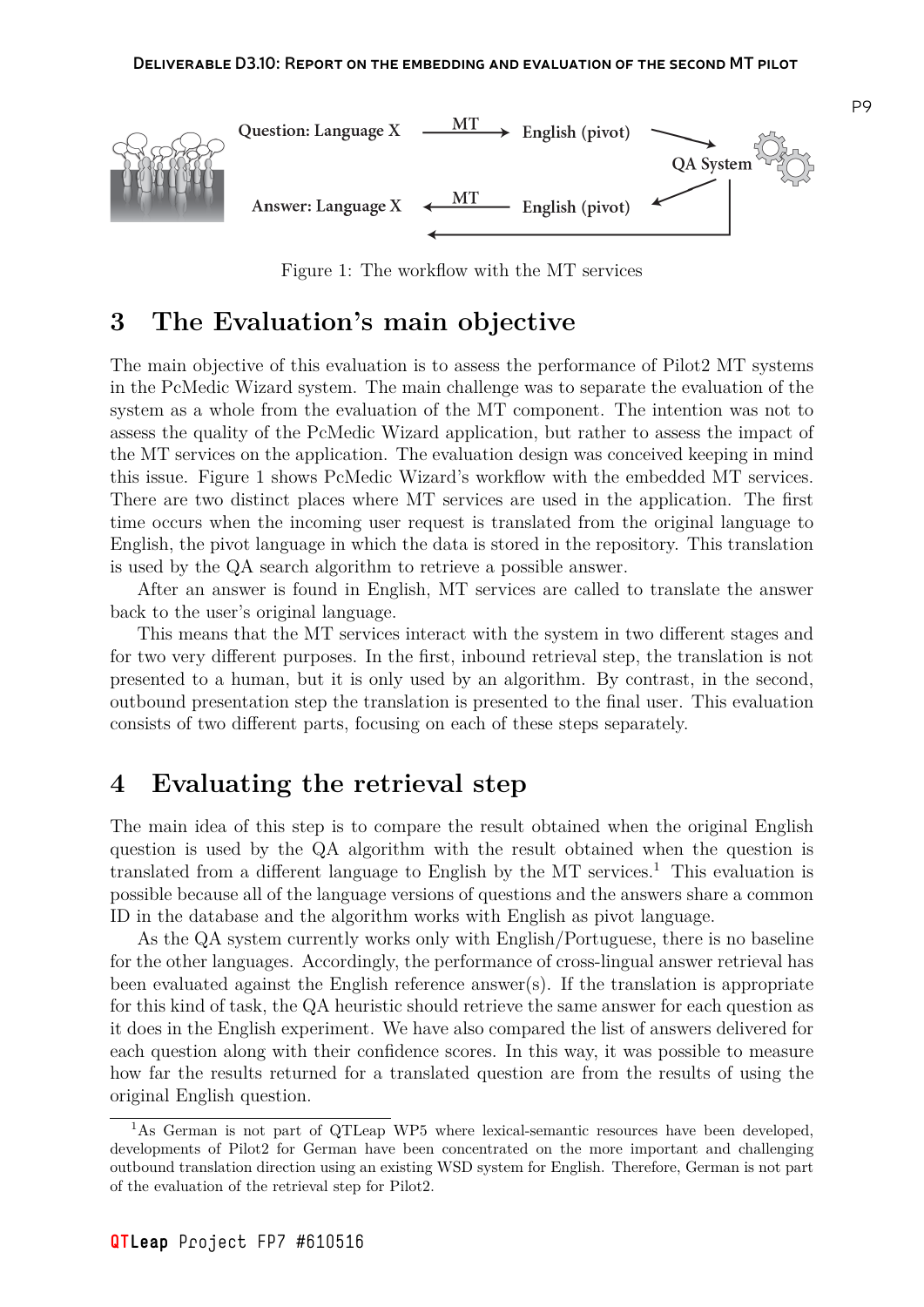As reported in D3.1 and D3.3, the QTLeap corpus composed of 4000 question&answer pairs was collected and human translated by HF in order to support the development and the evaluation of the MT services. This corpus also represents a gold standard for the translations. In order to be used for developing and testing the MT systems, it was divided into four batches. In the current evaluation, we used the third batch (called Batch3). This subcorpus was never used, neither for developing any of the pilots or for evaluation. All the 1000 questions from this third batch were used to automatically assess the performance of the retrieval step. The database used for testing this step included all 4000 interactions from the entire corpus in English.

Each question for each language was translated to English using the MT service and then given to the QA algorithm. The list of results obtained has been compared with the results obtained when the original English question is used.

The Pilot 0 results for Spanish reported in this deliverable are Pilot 0-comparable, that is Pilot 0 trained on Europarl only, so it can be fairly compared with Pilot 1 and Pilot 2, which are also trained on Europarl only.

#### **4.1 Recall**

<span id="page-9-0"></span>The QA system produces a list of candidate answers with a confidence score ranging between 1 and 100, where 100 means that the QA search module is quite sure that the answer is correct for the given question. The score represents the confidence of the algorithm based on several factors, such as lexical similarity, how many times a given answer was used, and when it was used the last time. Even if a new question is very similar or equal to a question in the database, if the associated answer was used just once several months ago, the final score will be lower.

Following the PcMedic Wizard workflow, the answer is displayed to the client without human intervention only if there is an answer with a confidence score above 95 points. This is the preferred situation and the goal of the QA system, as it saves time and money in the long term. If no answers are retrieved with a confidence score above 95, the top five results with a confidence score above 75 are shown to an operator, who can choose to adopt one of the answers (with our without changes), or accept none of them. For HF, this option is less preferred as it saves only some time/money. If no answer scores above 75 points, the question will be answered by an operator with no help from the system. (Because of the penalization of old and infrequent answers, it sometimes will happen that a correct answer may receive a score below the thresholds of 95 or 75.)

As the language in the QA system is English and the heuristic is tuned to work with this language, the percentage of answers obtained in this way to our test set represents the upper bound of the actual system.

The next three tables present the percentage of how many questions the QA algorithm is able to find a candidate answer for within a certain confidence score interval using the Pilot 0 (Table 1), Pilot 1 (Table 2) and Pilot 2 ( Table 3).

English, representing the upper bound of the system, is highlighted in gray. The average for all the languages, except English, is also presented in the last column. This value represen[ts](#page-10-1) the overall perf[orm](#page-10-2)ance of the system [w](#page-11-0)hen MT services are used. Note that it is not the intention to compare the performance of pilots across languages as that would require creating "equal conditions" – whatever this may mean in practice given the diversity of resources available for the different languages. Within this project and evaluation, the goal is to compare the performance of pilots within a given language pair.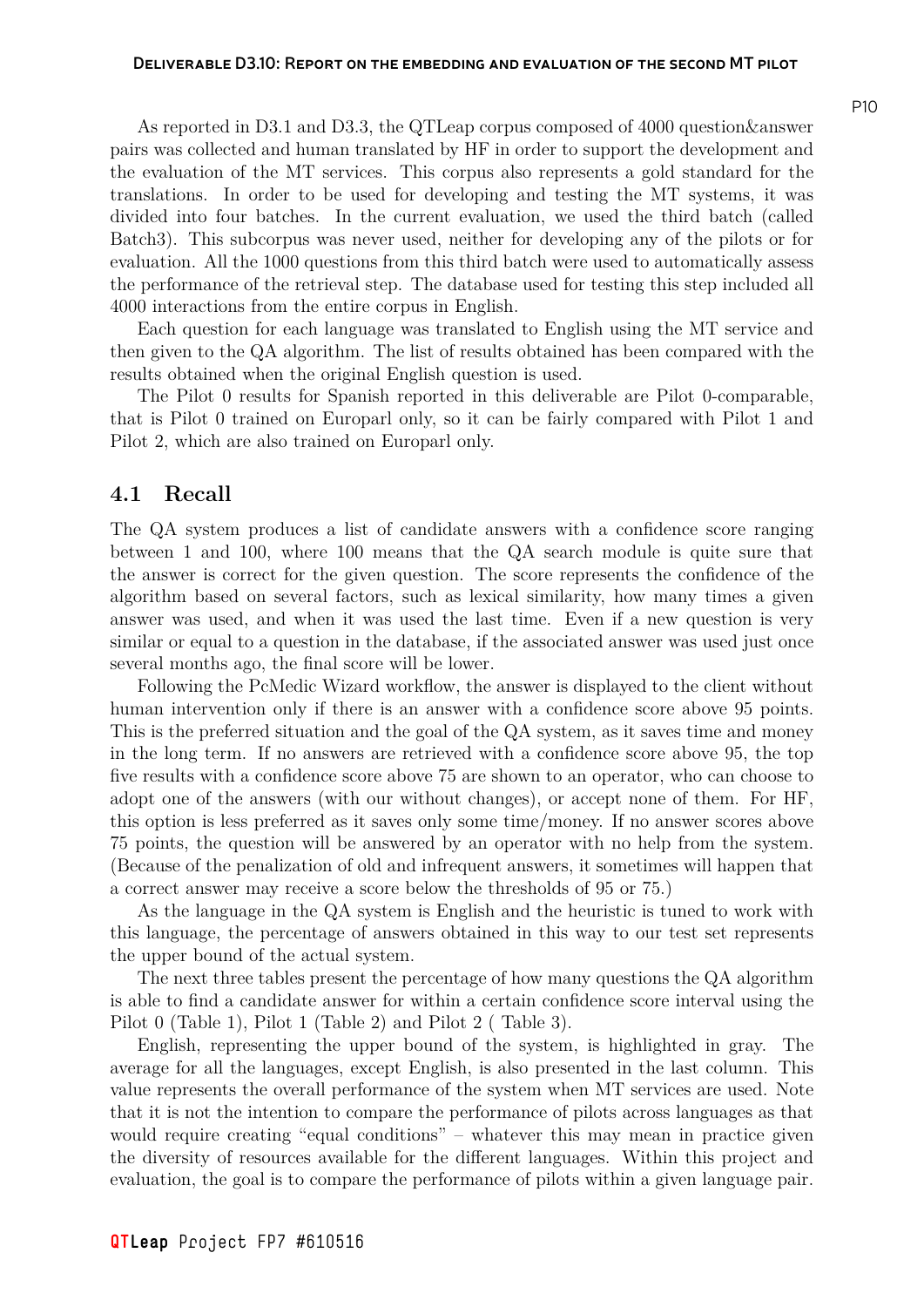| Score EN EU BG CS NL PT ES avg.                                                              |  |  |  |  |
|----------------------------------------------------------------------------------------------|--|--|--|--|
| $> = 95$   $70.30\%$ $11.66\%$ $16.32\%$ $21.02\%$ $19.96\%$ $15.23\%$ $17.82\%$   $14.57\%$ |  |  |  |  |
| $75-94$   26.70%   16.28% 25.83% 25.53% 28.69% 26.15% 28.03%   21.50%                        |  |  |  |  |
| $50-74$   $2.90\%$ 46.13\% 44.64\% 41.74\% 38.72\% 44.19\% 41.54\% 36.71\%                   |  |  |  |  |
| $25-49$   $0.10\%$ 23.12% 12.51% 11.21% 12.04% 13.83% 12.11% 12.12%                          |  |  |  |  |
| $1-24$ 0.00% 2.81% 0.70% 0.50% 0.60% 0.60% 0.50% 0.82%                                       |  |  |  |  |

<span id="page-10-1"></span>Table 1: Percentage of the answers delivered by QA System and their scores for Pilot 0

| Score EN EU BG CS NL PT ES avg.                                                                                                                                                                                                   |  |  |  |  |
|-----------------------------------------------------------------------------------------------------------------------------------------------------------------------------------------------------------------------------------|--|--|--|--|
| $> = 95$   70.30\% 9.14\% 19.72\% 21.74\% 18.57\% 11.72\% 11.04\% 13.13\%                                                                                                                                                         |  |  |  |  |
|                                                                                                                                                                                                                                   |  |  |  |  |
| $\begin{array}{c cccccc} 75\text{-}94 & 26.70\% & 10.74\% & 27.03\% & 30.66\% & 27.31\% & 24.15\% & 23.39\% & 20.47\% \\ 50\text{-}74 & 2.90\% & 47.79\% & 39.74\% & 38.58\% & 40.06\% & 46.69\% & 45.48\% & 36.91\% \end{array}$ |  |  |  |  |
| $25-49$ 0.10\% 30.52\% 12.61\% 8.12\% 13.35\% 16.73\% 19.18\% 14.36\%                                                                                                                                                             |  |  |  |  |
| $1-24$ 0.00% 1.81% 0.90% 0.90% 0.70% 0.70% 0.90% 0.85%                                                                                                                                                                            |  |  |  |  |

<span id="page-10-2"></span>Table 2: Percentage of the answers delivered by QA System and their scores for Pilot 1

In general, when no translation is used, the English QA system can automatically answer a question without human intervention in 70% of the cases. In 27% it provides help for operators supporting them in finding the right answer. Only in about 3% of the cases the operator is left without any help.

When the translation services are used, the number of answers scoring 95 or more drop considerably in all the three pilots. However, there is an improvement in the performance from Pilot 0 to Pilot 2 for almost all the languages.

For Basque, the percentage of answers with a score of 95 or more decreases slightly From Pilot 0 to Pilot 2. But if we consider the scores above 75%, that is, segments that are used by the PcMedic Wizard, we see that Pilot 2 has outperformed Pilot 0 (Pilot 0 27.94% vs. Pilot 2 28.73).

For Bulgarian, we can observe an improvement for both scores when comparing Pilot 0 with Pilot 1. However, when looking at Pilot 2 results, there is a small decrease in performance for the answers with a score above 95, and a small increase for the answers with a score between 75 and 94. Two languages, Czech and Spanish present improvements from Pilot 0 to Pilot 1 and from Pilot 1 and Pilot 2, while for Dutch and Portuguese, performance decreases from Pilot 0 to Pilot 1. Overall, the results of Pilot 2 outperform results obtained with Pilot 0.

#### <span id="page-10-0"></span>**4.2 Precision**

While the recall indicates where the QA system can deliver a suggestion for a given question, it does not indicate the quality of this suggestion in relation to the gold standard, i.e. whether the high-confidence suggestion is the correct suggestion.

The following three Tables show the percentage of cases in which the first answer of the gold standard appears in the list of the answers obtained using the translated question, particularly if it appears in the first place, in the first two or in the first three places.

It also shows the average score of the answers for each position. In the first case, for example, the score shows the average score for all answers corresponding to the first English answer and appearing in the first place. In the second setting, the score shows the average score for all answers corresponding to the first English answer and appearing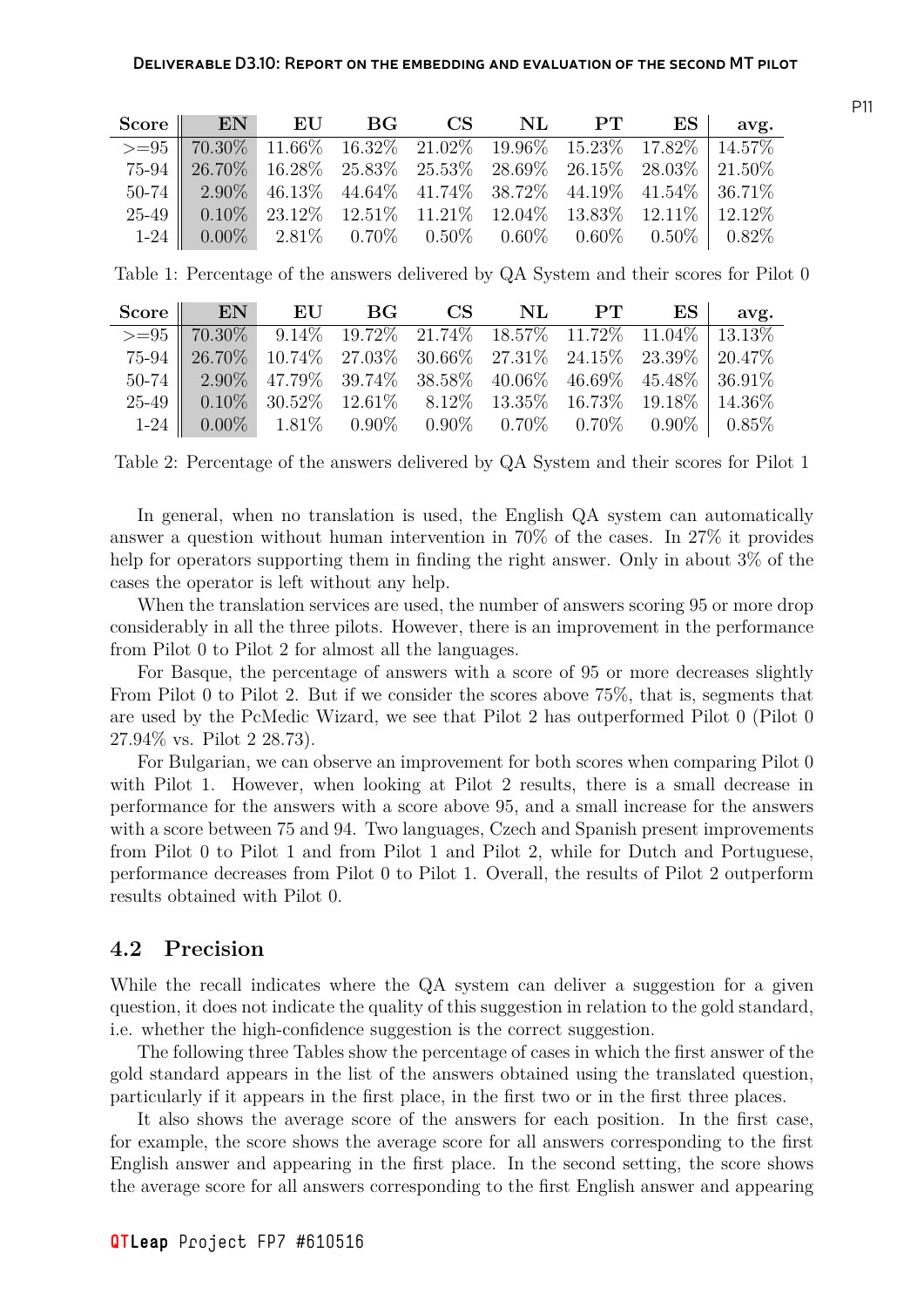| Score EN EU BG CS NL PT ES avg.                                                                                                                                                                                                                                                                                                                                                                                                                                                                                                                                                                                                                                                           |  |  |  |  |
|-------------------------------------------------------------------------------------------------------------------------------------------------------------------------------------------------------------------------------------------------------------------------------------------------------------------------------------------------------------------------------------------------------------------------------------------------------------------------------------------------------------------------------------------------------------------------------------------------------------------------------------------------------------------------------------------|--|--|--|--|
| $\left.\longrightarrow\rightleftharpoons\rightleftharpoons\rightleftharpoons\rightleftharpoons\rightleftharpoons\rightleftharpoons\rightleftharpoons\rightleftharpoons\rightleftharpoons\rightleftharpoons\rightleftharpoons\rightleftharpoons\rightleftharpoons\rightleftharpoons\rightleftharpoons\rightleftharpoons\rightleftharpoons\rightleftharpoons\rightleftharpoons\rightleftharpoons\leftleftharpoons\rightleftharpoons\rightleftharpoons\leftleftharpoons\rightleftharpoons\rightleftharpoons\leftleftharpoons\rightleftharpoons\rightleftharpoons\leftleftharpoons\rightleftharpoons\rightleftharpoons\leftleftharpoons\rightleftharpoons\leftleftharpoons\rightleftharpoons$ |  |  |  |  |
| 75-94   26.70%   17.22%   27.33%   33.70%   30.03%   27.20%   28.08%   23.37%                                                                                                                                                                                                                                                                                                                                                                                                                                                                                                                                                                                                             |  |  |  |  |
| $50-74$   $2.90\%$ $52.45\%$ $40.54\%$ $35.10\%$ $39.64\%$ $43.70\%$ $39.92\%$   $35.91\%$                                                                                                                                                                                                                                                                                                                                                                                                                                                                                                                                                                                                |  |  |  |  |
| $25-49$ 0.10\% 18.32\% 12.11\% 6.40\% 9.41\% 10.90\% 11.13\% 9.75\%                                                                                                                                                                                                                                                                                                                                                                                                                                                                                                                                                                                                                       |  |  |  |  |
| $1-24$ 0.00% 0.50% 0.70% 0.40% 0.50% 0.40% 0.20% 0.39%                                                                                                                                                                                                                                                                                                                                                                                                                                                                                                                                                                                                                                    |  |  |  |  |

<span id="page-11-0"></span>Table 3: Percentage of the answers delivered by QA System and their scores for Pilot 2

in first or second place.

English scores are constant, because English represents the gold standard and thus, it always represents the first best answer and its score.

| Score $\ \cdot\ $                                                                      |                                                                        |  |  |  | avg. |
|----------------------------------------------------------------------------------------|------------------------------------------------------------------------|--|--|--|------|
| First $(\%)$ 100.00% 44.70% 61.90% 65.90% 60.60% 55.50% 59.80% 58.00%                  |                                                                        |  |  |  |      |
|                                                                                        | Score   95.46 69.27 74.64 76.54 75.58 73.75 74.68 74.08                |  |  |  |      |
| First $2 (\%)$ 100.00% 57.30% 75.30% 77.70% 72.80% 67.60% 71.70% 70.00%                |                                                                        |  |  |  |      |
|                                                                                        | Score   $95.46$ $65.9$ $71.49$ $74.01$ $73.12$ $70.91$ $72.09$ $71.25$ |  |  |  |      |
| First $3(\%)$   100.00%   62.80%   79.20%   82.60%   77.70%   72.80%   77.10%   75.00% |                                                                        |  |  |  |      |
|                                                                                        | Score   95.46 64.26 70.37 72.8 72.05 69.55 70.59 69.94                 |  |  |  |      |

Table 4: Percentage of answers delivered as first candidates for both English and target language with Pilot 0

|                                                                                | $\text{Score}$ EN EU BG CS NL PT ES                       |  |  |  | avg. |
|--------------------------------------------------------------------------------|-----------------------------------------------------------|--|--|--|------|
| First $(\%)$ 100.00% 36.00% 61.10% 66.90% 57.60% 52.40% 51.90% 54.00%          |                                                           |  |  |  |      |
|                                                                                | Score   $95.46$ 64.13 76.12 78.25 74.82 70.53 69.26 72.18 |  |  |  |      |
| First 2 $(\%)$ 100.00% 48.50% 73.30% 80.70% 71.10% 65.20% 64.50% 67.00%        |                                                           |  |  |  |      |
|                                                                                | Score 95.46 60.75 73.04 74.85 71.56 67.87 66.5 69.09      |  |  |  |      |
| First 3 (%) $\boxed{100.00\%$ 55.30% 77.50% 85.50% 76.20% 71.30% 69.70% 73.00% |                                                           |  |  |  |      |
|                                                                                | Score 95.46 58.56 72.01 73.57 70.38 66.42 65.15 67.68     |  |  |  |      |

Table 5: Percentage of answers delivered as first candidates for both English and target language with Pilot 1

Overall, these data indicate that in about 60% of the cases the first answer suggested by the QA system corresponds to the first suggestion of the gold standard when Pilot 2 MT is used. If the comparison is broadened to check if the first suggestion of the gold standard appears in the first two or three places of the MT answers, this percentage increases to 73% and to 78% when considering the average of Pilot 2.

In this case, only Bulgarian does not present any improvement along the three pilots, obtaining the best performance with Pilot 0. For four languages, namely Basque, Dutch, Portuguese and Spanish, Pilot 0 outperforms Pilot 1, but then Pilot 2 gets better results then the previous two pilots. Only Czech presents a constant improvement along the three pilots. This means that for five languages out of six, Pilot 2 performs better than the previous pilots.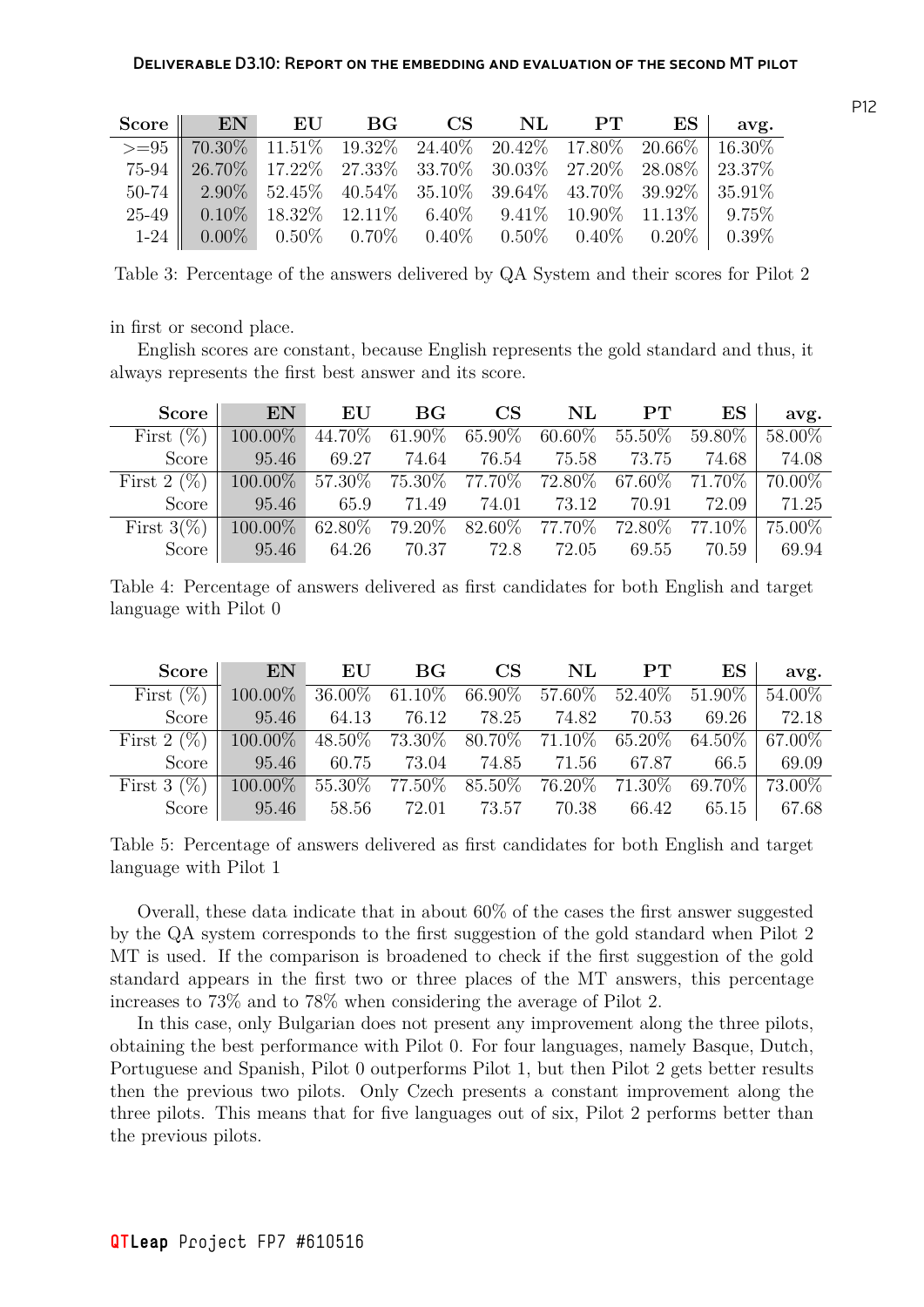|                                                                                    | Score EN EU BG CS NL PT ES                            |  |  |  | avg. |
|------------------------------------------------------------------------------------|-------------------------------------------------------|--|--|--|------|
| First $(\%)$ 100.00% 48.20% 61.50% 70.30% 63.90% 58.80% 60.10% 60.00%              |                                                       |  |  |  |      |
|                                                                                    | Score 95.46 69.12 76.27 80.45 76.51 74.82 76.95 75.69 |  |  |  |      |
| First $2(\%)$ 100.00% 59.50% 73.00% 82.30% 76.40% 70.90% 73.80% 73.00%             |                                                       |  |  |  |      |
|                                                                                    | Score 95.46 65.92 73.25 77.66 74.19 71.87 73.69 72.76 |  |  |  |      |
| First $3(\%)$   100.00\% 67.00\% 77.30\% 86.60\% 80.00\% 76.80\% 79.10\%   78.00\% |                                                       |  |  |  |      |
|                                                                                    | Score 95.46 63.59 72.13 76.6 73.24 70.22 72.38 71.36  |  |  |  |      |

Table 6: Percentage of answers delivered as first candidates for both English and target language with Pilot 1

## <span id="page-12-0"></span>**5 Evaluating the publication step**

In the design of this evaluation multiple issues had to be taken in consideration. First, as the PcMedic Wizard application is currently used only in Portugal for the Portuguese language, no real baseline to evaluate the business case in a multilingual scenario was available.

Second, for the same reason, there was no access to real (non-Portuguese) users with real questions about the software or hardware they are using. As a result, the evaluation had to approximate the real context.

Third, the project had to rely on volunteer evaluators found by the partners, which made it difficult to obtain evaluators that match the typical HF customer (low computer proficiency, all ages, all types of educational background, etc.).

The evaluation set-up of Pilot 2 follows closely the evaluation of Pilot 1, where evaluators were asked to compare the translations of Pilot 0 and Pilot 1. For evaluating Pilot 2, we asked evaluators to rank the three different translations delivered by Pilot 0, Pilot 1 and Pilot 2.

In the main evaluation page, the evaluators were presented with the reference answer and the translations of the three Pilots (anonymized as "A", "B" and "C", in random order, so the evaluation is blind). They were asked to rank these three alternative answers against the reference answer. The precise instructions to the annotators were (presented in their mother tongue):

Read the following three alternative answers and rate them from best to worst.

If you think two answers have the same quality, you can assign the same number twice or more.

For example, you can rate answers A-B-C as 1-2-3 or 2-1-3 or 2-2-1 or 1-1-1 or any other combination of these numbers that you find appropriate.

As will become clear below, this boils down to a ranking task between the three pilots, which is common practice in human MT evaluation, e.g., as performed in the WMT Shared Tasks.

All partners helped in this evaluation by translating the evaluation interface and recruiting volunteers for the evaluation. The selection of these volunteers tried to take into account the real user profile of people who use computers in their everyday lives, but who are not experts.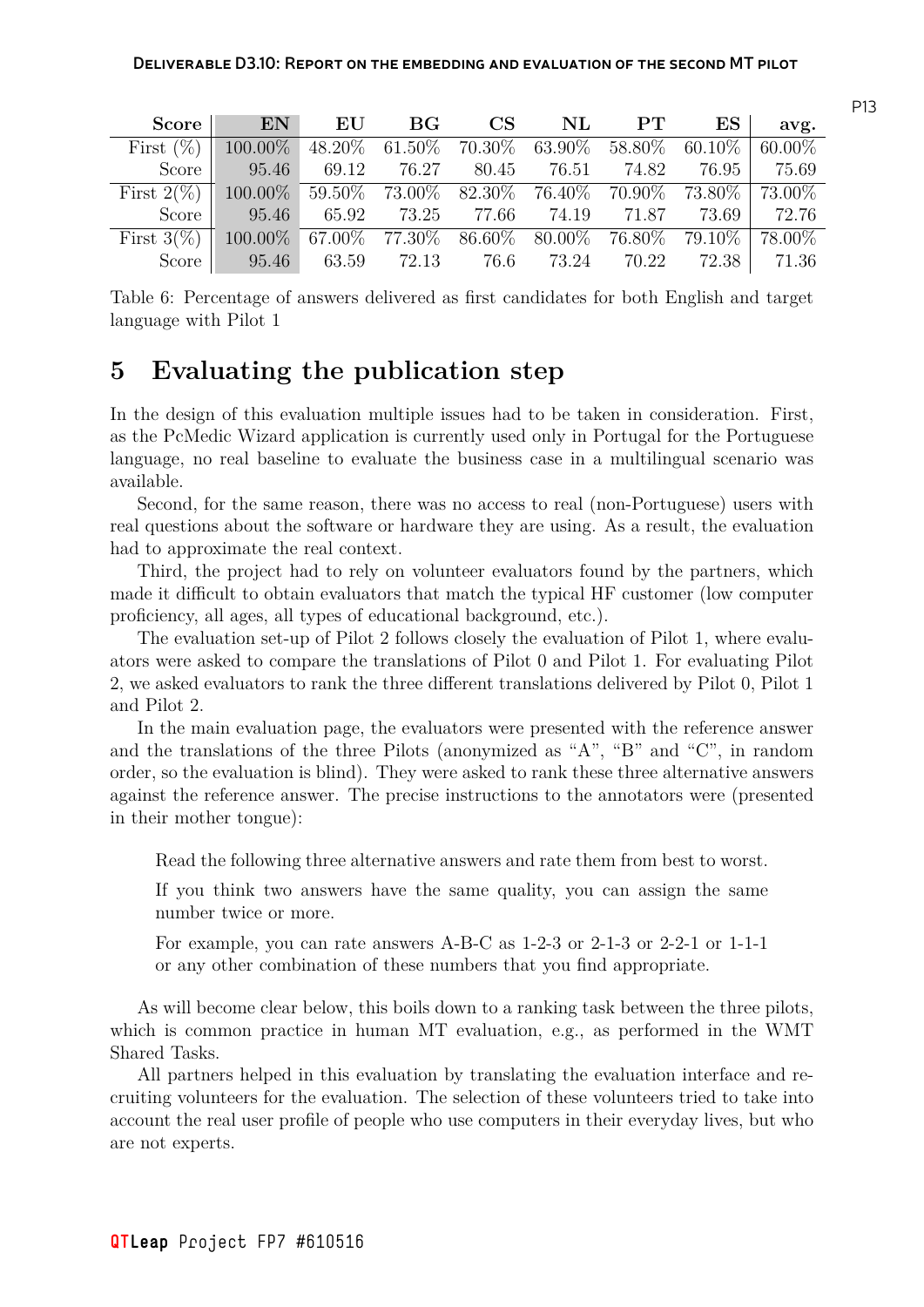

Figure 2: Evaluation Interface: Selecting a Language

#### **5.1 Experimental setup**

<span id="page-13-0"></span>A new web-based interface was set up and translated for all the languages. This interface for the extrinsic evaluation of Pilot 2 is available at http://83.240.145.199/ questionnaire/pilot2/.

On the first page (Figure 2), evaluators select their language.

| We are evaluating a system that provides technical support via chat. You are asked to help us in the evaluation of<br>this system.                                                                               |
|------------------------------------------------------------------------------------------------------------------------------------------------------------------------------------------------------------------|
| In this context you play the role of an end user who asks the system to respond to some questions dealing with<br>computer setup and repair.                                                                     |
| Different questions will be presented and you are asked to evaluate automatically generated answers.                                                                                                             |
| You are then asked to rank them from best to worst. As the answers were automatically generated from a<br>database, they may not sound natural.                                                                  |
| Each evaluation section is composed of 25 different pairs of question/answers. We ask you to go through as many<br>evaluation sections as possible. You can quit after completing a section and come back later. |
| For this reason we ask you to provide your email. It will be used as your credentials when you come back.<br>e-mail<br>I have already been here                                                                  |
| This is my first time here.                                                                                                                                                                                      |
|                                                                                                                                                                                                                  |

<span id="page-13-1"></span>Figure 3: Evaluation Interface: Introduction and log in

The second page (Figure 3) provides a brief explanation of the evaluation task. The evaluators provide their e-mail to register in the system. Registration allows them to quit the evaluation at any time and come back later without losing the evaluation work they have already done and also [he](#page-13-1)lps ensure that, in the next turn, they will be presented only with interactions that still need to be evaluated.

When an evaluator registers with the system, he or she is asked for basic information about age, sex, education, and familiarity with information technology (Figure 4).

The next page presents Form 1 (Figure 5), and represents the start of the evaluation. Here a question in the selected language is presented and the evaluator is asked to provide a self-estimation of his knowledge level (high, medium, low) about the subject [i](#page-14-0)nvolved in the question.

In Form 2 (Figure 6), the same question [i](#page-14-1)s presented, followed by the manually translated answer and by the three answers generated by Pilot 0, Pilot 1 and Pilot 2 (in randomized order). The subject is asked to read the reference answer and the three fol-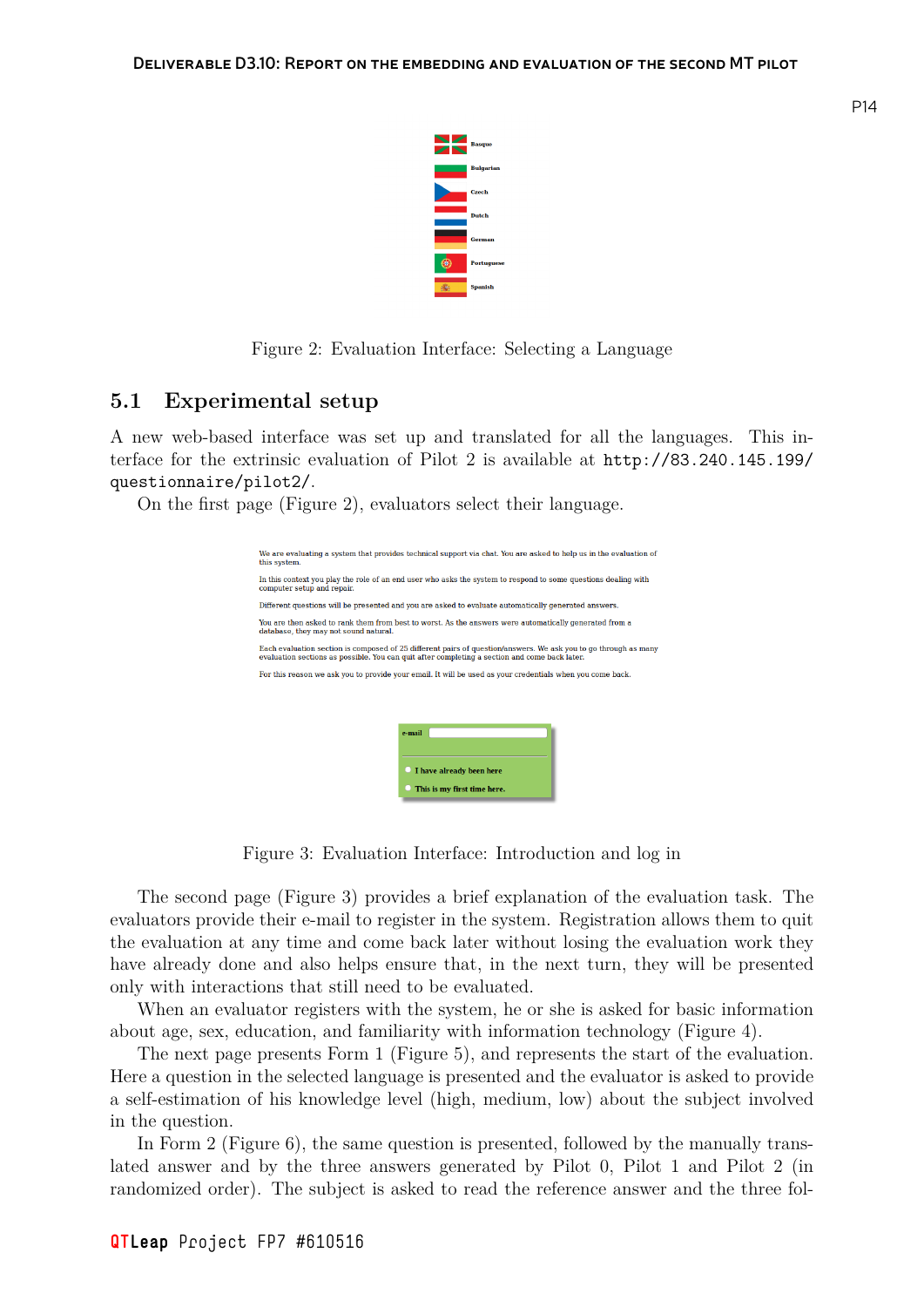| We would like to know something about your computer experience, knowledge and skills.<br>Your responses will be treated in strict confidence and you will not be identified in any report or publication.<br>Please answer all questions as accurately as you can. |  |
|--------------------------------------------------------------------------------------------------------------------------------------------------------------------------------------------------------------------------------------------------------------------|--|
| <b>Gender</b>                                                                                                                                                                                                                                                      |  |
| $\circ$ M<br>$\overline{\bigcirc}$ F                                                                                                                                                                                                                               |  |
| Age                                                                                                                                                                                                                                                                |  |
| <b>Education</b>                                                                                                                                                                                                                                                   |  |
| ○ High School<br>○ Bachelor's degree<br>○ Master's degree<br>$O$ PhD<br>O Other                                                                                                                                                                                    |  |

ease indicate how often you use each of the following

|                                                                       | Almost<br>every day | 3-4 times<br>per week |   | $1-2 \times 1$ = 1-2 times<br>per week per month | Rarely | <b>Never</b><br>used |
|-----------------------------------------------------------------------|---------------------|-----------------------|---|--------------------------------------------------|--------|----------------------|
| Word processing (Word, OpenOffice, etc.)                              |                     | C                     |   |                                                  |        |                      |
| E-mail                                                                |                     |                       |   |                                                  |        |                      |
| Web search engines (Google, Yahoo, etc.)                              |                     | C                     | œ |                                                  |        |                      |
| Spreadsheet                                                           |                     |                       |   |                                                  |        |                      |
| Chat or Video conferencing (Skype, Messenger, etc)                    |                     | C                     |   |                                                  |        |                      |
| <b>Computer Games</b>                                                 |                     |                       |   |                                                  |        |                      |
| <b>Smartphone applications</b>                                        |                     | C                     |   |                                                  |        |                      |
| Cloud Services (Dropbox, GoogleDrive, etc.)                           |                     |                       |   |                                                  |        |                      |
| Download and save files from the Web (e.g., text, graphic, PDF files) |                     | C                     |   |                                                  |        |                      |
| <b>Antivirus softwares</b>                                            |                     |                       |   |                                                  |        |                      |

Figure 4: Evaluation Interface: Basic information

<span id="page-14-0"></span>

| 1/25<br>1. Read the question:                  |  |
|------------------------------------------------|--|
| How can I recover a file from the recycle bin? |  |
| 2. Rate your level of knowledge in the topic:  |  |
| High                                           |  |
| Medium                                         |  |
| $\circ$ Low                                    |  |
|                                                |  |
|                                                |  |
| 1/100                                          |  |

<span id="page-14-1"></span>Figure 5: Evaluation Interface: Form 1

lowing answers. Then, being told to suppose that the reference answer is correct, the evaluator is asked to rank the three answers from best to worst. It is possible to assign the same rank to more than one answer.

This evaluation was carried out in a controlled setting in order to avoid having to deal with different variables that interfere with the real objective of this evaluation, such as having a relatively small multilingual database and no previous data on a multilingual scenario. Furthermore, a direct field test would lead to the problem that the questions would differ between evaluations and complicate comparison of the results.

For these reasons 100 question/answer pairs from QTLeap Corpus batch 3 were used. Each project partner recruited volunteers that were not IT experts in order to simulate the typical user of the PcMedic Wizard application. The same 100 interactions have been evaluated for all language pairs. All the question/answer pairs were evaluated at least by 2 volunteers for each language, with a global average of 2.8 evaluations per interaction.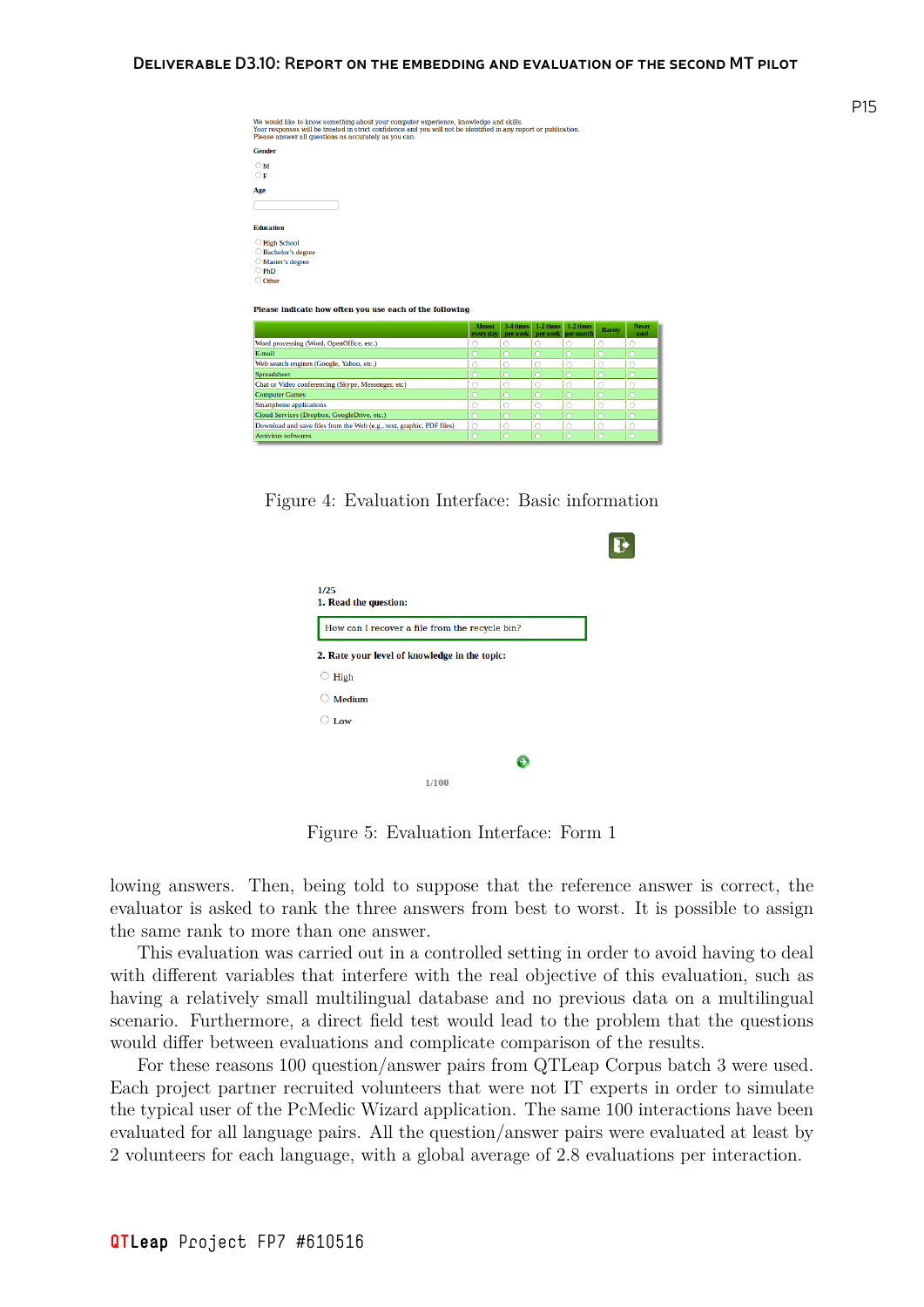| 1. Die Frage, die Sie eben gelesen haben:                                                                                                                                                                                                                                                                                                                                                    |  |
|----------------------------------------------------------------------------------------------------------------------------------------------------------------------------------------------------------------------------------------------------------------------------------------------------------------------------------------------------------------------------------------------|--|
| Die Bedeutung der Tastenkombination STRG + SHIFT + N (Google Chrome)?                                                                                                                                                                                                                                                                                                                        |  |
| 2. Lesen Sie jetzt die Referenzantwort:                                                                                                                                                                                                                                                                                                                                                      |  |
| Es öffnet sich der Incognito-Modus. Es ermöglicht Ihnen, sich im Internet zu bewegen, ohne Informationen auf Ihrem PC zu speichern.                                                                                                                                                                                                                                                          |  |
| 3. Lesen Sie diese drei alternativen Antworten und ordnen Sie sie von gut (1) nach schlecht (3).<br>Wenn Sie denken, dass zwei Antworten die gleiche Qualität haben, können Sie dieselbe Zahl mehrfach vergeben.<br>Zum Beispiel können Sie die Antworten A-B-C als 1-2-3 oder 2-1-3 oder 2-2-1 oder 1-1-1 oder jede andere Kombination dieser Zahlen bewerten, die Ihnen passend erscheint. |  |
| $\circ$ 2<br>Schlecht<br>O <sub>3</sub><br>$A$ Gut<br>$\circ$ 1                                                                                                                                                                                                                                                                                                                              |  |
| Es öffnet den Inkognito-Modus. Es können Sie im Web surfen, ohne etwaige Informationen auf Ihrem Computer.                                                                                                                                                                                                                                                                                   |  |
| Schlecht<br>0 <sup>2</sup><br>$B$ Gut<br>0 <sup>3</sup><br>$\circ$ 1                                                                                                                                                                                                                                                                                                                         |  |
| Es öffnet den Inkognitomodus. Es ermöglicht es Ihnen, sich das Web anzusehen, ohne Informationen auf Ihrem Rechner zu speichern.                                                                                                                                                                                                                                                             |  |
| Schlecht<br>$C$ Gut<br>0 <sup>2</sup><br>3<br>$\Omega$                                                                                                                                                                                                                                                                                                                                       |  |
| Es öffnet den Inkognito-Modus. Es können Sie im Web surfen, ohne etwaige Informationen auf Ihrem Computer.                                                                                                                                                                                                                                                                                   |  |
|                                                                                                                                                                                                                                                                                                                                                                                              |  |
| Ð                                                                                                                                                                                                                                                                                                                                                                                            |  |

Figure 6: Evaluation Interface: Form 2

#### **5.2 Result and Discussion**

This section presents the results of the evaluation and the inter-annotator agreement.

#### <span id="page-15-0"></span>**5.2.1 Manual evaluation of translations from English**

<span id="page-15-1"></span>Table 7 shows the average score obtained with the ranking, where 1 means best and 3 worst. This table offers a first insight in the performance of the different pilots. For all the languages, Pilot 1 answers obtain a worse score than Pilot 0. For Basque, Pilot 2 shows [a](#page-15-2)n improvement over Pilot 1, but not over Pilot 0. For Bulgarian, the best results are obtained by Pilot 0, followed by Pilot 1. For the remaining five languages, Pilot 2 outperforms both Pilot 1 and Pilot 0.

|                                                                                              |  |  | EU BG CS NL DE PT ES |  |
|----------------------------------------------------------------------------------------------|--|--|----------------------|--|
| <b>Pilot</b> $0 \mid 1.31 \quad 1.94 \quad 2.17 \quad 1.87 \quad 2.35 \quad 2.33 \quad 2.15$ |  |  |                      |  |
| <b>Pilot 1</b>   2.27 2.09 2.22 2.03 2.39 2.42 2.36                                          |  |  |                      |  |
| <b>Pilot</b> 2   1.93 $2.12$ $2.07$ $1.81$ $2.33$ $2.18$ $1.78$                              |  |  |                      |  |

Table 7: Average score for the three pilots (1 best, 3 worst)

Table 8 show the same data presented in Table7 after their normalization. It means that, for example, if an interaction was evaluated as 1-3-3, it was normalized to 1-2-2, or if the evaluation was 3-3-3, it was normalized to 1-1-1.

<span id="page-15-2"></span>

|                                                                                              | EU BG CS NL DE PT ES |  |  |  |
|----------------------------------------------------------------------------------------------|----------------------|--|--|--|
| <b>Pilot</b> $0 \mid 1.23 \quad 1.33 \quad 1.53 \quad 1.82 \quad 1.40 \quad 1.68 \quad 1.84$ |                      |  |  |  |
| <b>Pilot 1</b>   2.16 $1.48$ 1.55 $1.97$ 1.41 1.75 2.03                                      |                      |  |  |  |
| <b>Pilot</b> 2   1.83  1.49  1.40  1.77  1.35  1.52  1.48                                    |                      |  |  |  |

Table 8: Average score for the three pilots (1 best, 3 worst) using normalized data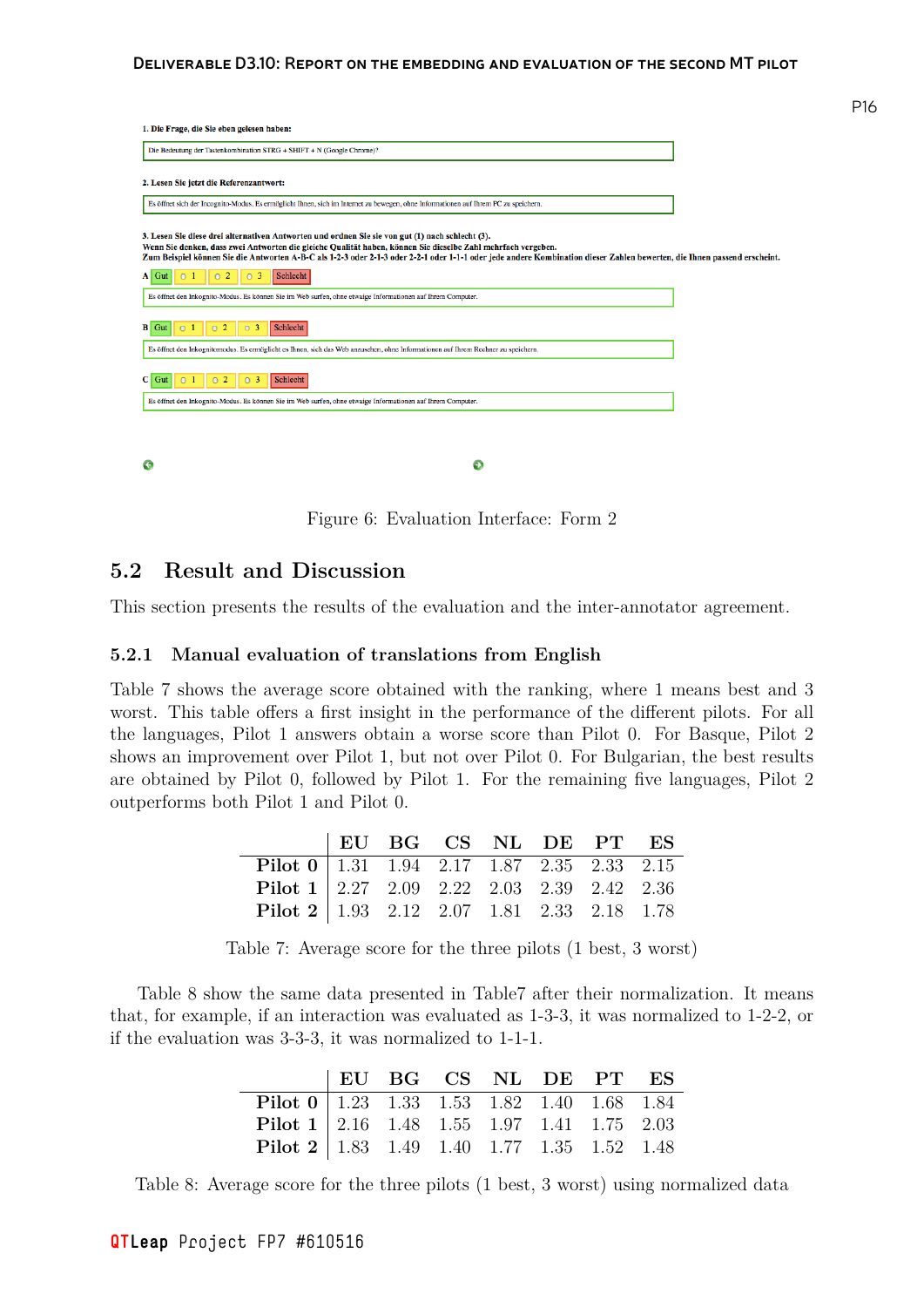Table 9 shows more detailed information on the performance of Pilot 2 in comparison with the other two pilots. The first row presents the percentage of how many times Pilot 2 translations were ranked above both Pilot 1 and Pilot 0. The second and third row show the perce[nt](#page-16-0)age of cases where Pilot 2 obtained the same rank as one of the two pilots and better than the one. The next row accounts for the cases where the three pilots got the same rank. Finally, the last row sums up the results of previous rows and reports on how often Pilot 2 translations were ranked equal or above the other two pilots. For 5 languages, namely Bulgarian, Czech, German, Portuguese and Spanish, Pilot 2 performs better or has the same performance than the other two pilots. The language that present the best results is Spanish with 71.97%, with 53.98% of translations ranked above both Pilot 1 and Pilot 0.

|                                                                                                                 | EU    | BG CS      |       | NL.                                | DE. | PT    | ES    |
|-----------------------------------------------------------------------------------------------------------------|-------|------------|-------|------------------------------------|-----|-------|-------|
| <b>P2</b> better than P1 and P0 $(\%)$   12.68                                                                  |       | 7.18 12.00 |       | 26.83 26.83 31.93                  |     |       | 53.98 |
| <b>P2</b> equal to P1 and better $\vert$ 1.09 5.09 23.00 13.17 2.44 7.83                                        |       |            |       |                                    |     |       | 5.54  |
| than P0 $(\%)$                                                                                                  |       |            |       |                                    |     |       |       |
| <b>P2</b> equal to P0 and better $\begin{array}{ l} 6.88 & 9.72 & 5.00 & 1.46 & 4.88 & 5.72 & 5.19 \end{array}$ |       |            |       |                                    |     |       |       |
| than P1 $(\%)$                                                                                                  |       |            |       |                                    |     |       |       |
| P2 equal to P1 and P0 $(\%)$                                                                                    |       |            |       | 11.59 36.34 23.50 3.41 37.56 15.96 |     |       | 7.27  |
| Total                                                                                                           | 32.24 | 58.33      | 63.50 | 44.87 71.71                        |     | 61.44 | 71.98 |

<span id="page-16-0"></span>Table 9: Comparison between pilots: when Pilot 2 performs better

Table 10 and Table 11 show the comparison between Pilot 2 and Pilot 0, and between Pilot 2 and Pilot 1, respectively. Let's focus now on Table 10. As we can see in row *c*, the percentage of ties differs across languages: the Dutch Pilot 2 was evaluated as equal to Pilot 0 o[nly](#page-16-1) in 5.65%, [whi](#page-17-0)le for Bulgarian it was in 58.10% of the evaluations. Therefore, we cannot compare the relative quality of Pilot 2 and Pil[ot](#page-16-1) 0 only based on the number of cases when Pilot 2 was judged strictly better than Pilot 0 (row *a*), or only based on the number of cases when Pilot 2 was judged better or same as Pilot 0 (row *c*). Thus, in the last row *e*, we report the percentage of non-tying comparisons where Pilot 2 was judged better than Pilot 0, that is, *P2 better ignoring ties than P0 (%)* equals

#(*P2 better than P0*)  $\frac{\pi(12 \text{ sector})}{\#(P2 \text{ better than } P0) + \#(P2 \text{ worse than } P0)} \times 100\%$ 

|                                   | EU | $\mathbf{B}$ $\mathbf{G}$ | CS NL DE PT                                                                               |  | ES |
|-----------------------------------|----|---------------------------|-------------------------------------------------------------------------------------------|--|----|
| a) P2 better than P0 $(\%)$       |    |                           | 15.22 13.89 37.00 46.09 29.27 46.08 62.29                                                 |  |    |
| b) P2 worse than P0 $(\%)$        |    |                           | $63.04 \quad 28.01 \quad 31.50 \quad 48.26 \quad 27.76 \quad 27.11 \quad 22.49$           |  |    |
| c) P2 equal to P0 $(\%)$          |    |                           | 21.74 58.10 31.50 5.65 42.93 26.81 15.22                                                  |  |    |
| d) P2 better or same as P0 $(\%)$ |    |                           | 36.96 71.99 68.50 51.74 72.20 72.89 77.51                                                 |  |    |
| e) P2 better ignoring ties $(\%)$ |    |                           | $\begin{array}{cccccc} 26.09 & 42.21 & 52.75 & 48.92 & 51.47 & 59.49 & 69.90 \end{array}$ |  |    |

<span id="page-16-1"></span>Table 10: Comparison between Pilot 2 and Pilot 0

Figures 7 and 8 provide a graphical representation of Tables 10 and 11, respectively. The languages (vertical bars) in the figures are sorted by the *better ignoring ties* scores, which are plotted as a dark blue line. We can see that for four languages, Pilot 2 is better than the re[sp](#page-17-1)ecti[ve](#page-18-0) Pilot 0 (the *better ignoring ties* score is hig[her](#page-16-1) than [50](#page-17-0)%). Also, all languages except for Basque have Pilot 2 at least as good as the respective Pilot 0 (the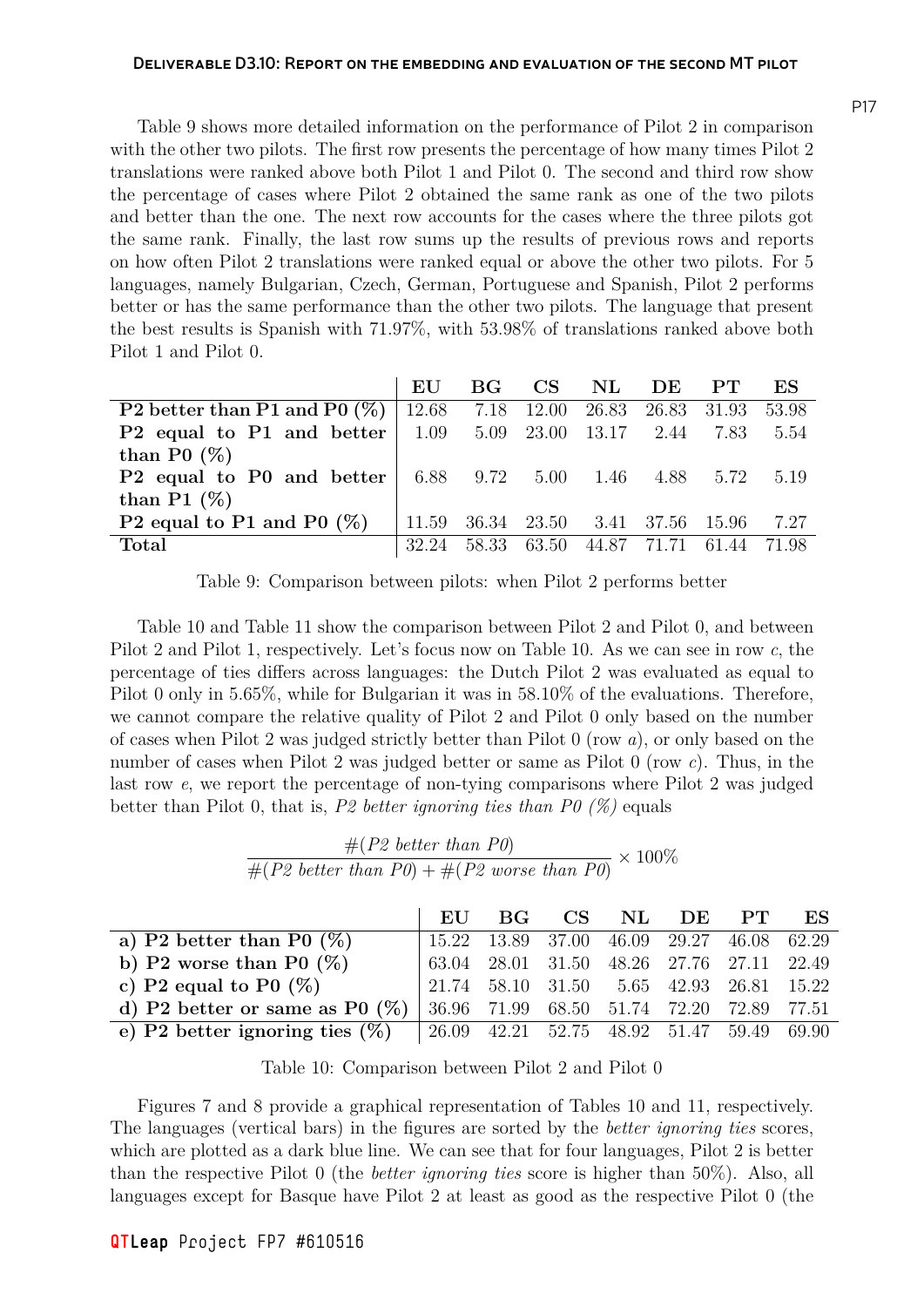|                                                                               | EU                                         | – BG |  | CS NL DE PT                               | ES |
|-------------------------------------------------------------------------------|--------------------------------------------|------|--|-------------------------------------------|----|
| a) P2 better than P1 $(\%)$                                                   |                                            |      |  | 52.54 22.69 21.50 45.22 32.20 45.48 71.98 |    |
| b) P2 worse than P1 $(\%)$                                                    | $11.59$ 25.00 10.50 28.70 23.85 15.36 8.30 |      |  |                                           |    |
| c) P2 equal to P1 $(\%)$                                                      |                                            |      |  | 35.87 52.31 68.00 26.09 43.09 39.16 19.72 |    |
| d) P2 better or same as P1 $(\%)$                                             |                                            |      |  | 88.41 75.00 89.50 71.30 76.10 84.64 91.70 |    |
| e) P2 better ignoring ties $(\%)$   70.48 47.97 55.50 58.26 54.89 65.06 81.83 |                                            |      |  |                                           |    |

<span id="page-17-0"></span>Table 11: Comparison between Pilot 2 and Pilot 1

yellow bar reaches over 50%). From Figure 8 we can see that for all languages except for Bulgarian, Pilot 2 is better than Pilot 1.



<span id="page-17-1"></span>Figure 7: Comparison of Pilot 2 and Pilot 0, breakdown of the human evaluation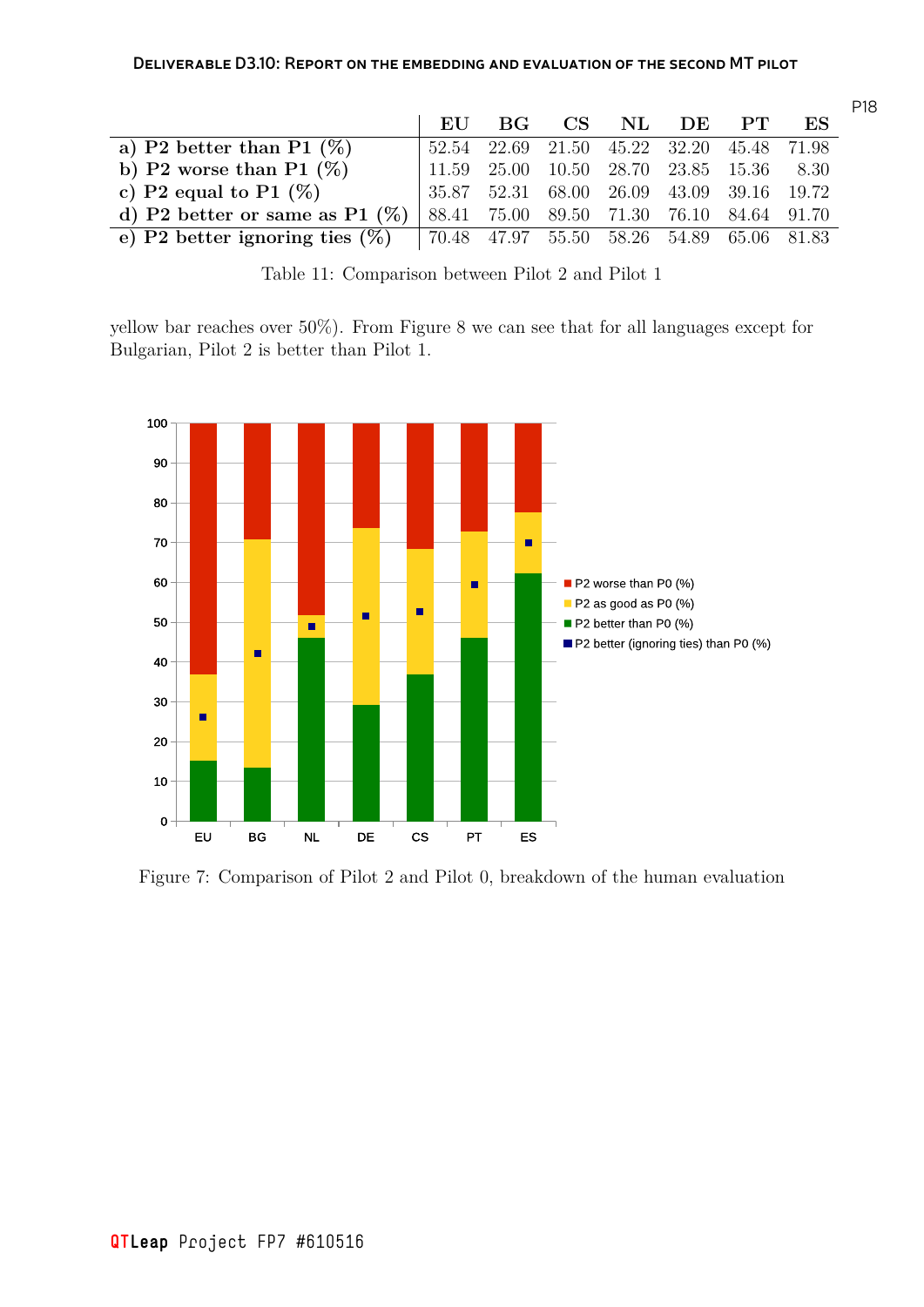

<span id="page-18-0"></span>Figure 8: Comparison of Pilot 2 and Pilot 1, breakdown of the human evaluation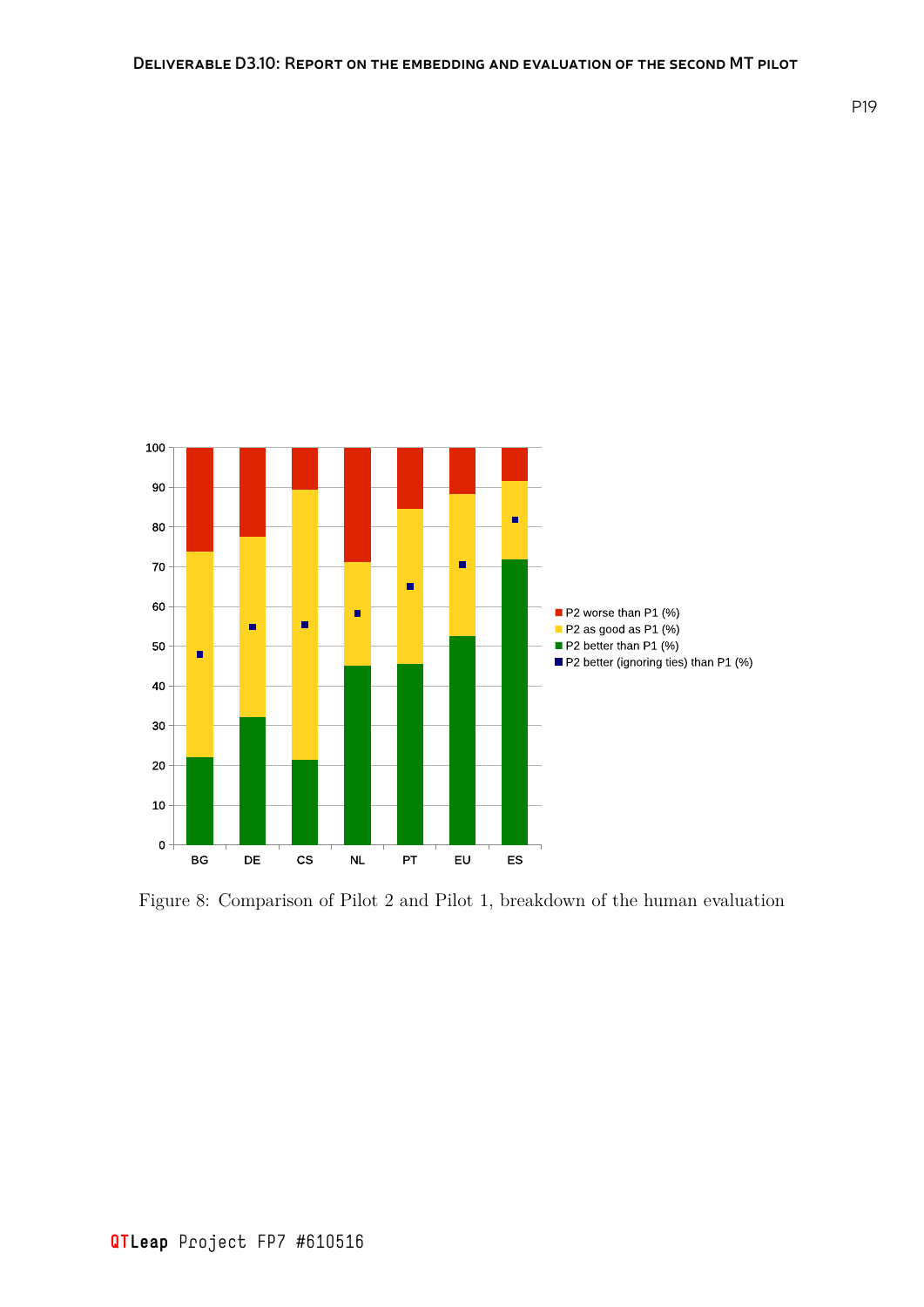#### **5.2.2 Inter-annotator agreement**

| Language         | Accuracy |
|------------------|----------|
| <b>Basque</b>    | 0.47     |
| <b>Bulgarian</b> | 0.56     |
| Czech            | 0.64     |
| Dutch            | 0.58     |
| German           | 0.61     |
| Portuguese       | 0.46     |
| Spanish          | 0.61     |

<span id="page-19-0"></span>Table 12 show the results for inter-annotator in terms of accuracy for each language.

Table 12: Inter-annotator agreement

The table presents accuracy in [0*,* 1], that is the portion of cases where two evaluators ranked two systems in the same way (*better*, *worse*, or *tie*), computed as  $C/(C+D)$ where: *C* is the number of concordant pairs and *D* is the number of discordant pairs. A ranking pair is here considered concordant, only if both evaluators agree; all other pairs (e.g. *tie–better*) are considered discordant.

As expected from experience in many tasks related to human judgments on translation quality, inter-annotator agreement is not particularly high. It seems that a lot of subjectivity and personal taste is involved even in such a comparably straightforward ranking task. Yet, from the perspective of the HF company, this variety in "user satisfaction" about a particular advice given is part of the business that cannot be controlled.

#### **5.2.3 Correlation of manual and automatic evaluation**

We finally compared this human extrinsic evaluation data with the automatic intrinsic performance measure BLEU. Table 13 shows the BLEU scores of the three pilots as described in D2.8 and the difference between Pilot 2 and the other two Pilots.

|                                                            |  |  | EU BG CS NL DE PT ES                                                               |  |
|------------------------------------------------------------|--|--|------------------------------------------------------------------------------------|--|
| P0 BLEU                                                    |  |  | 18.59 17.72 21.34 25.98 34.82 13.75 16.23                                          |  |
| P1 BLEU                                                    |  |  | 9.62 16.36 20.44 18.15 31.56 12.86 10.73                                           |  |
| P <sub>2</sub> BLEU                                        |  |  | $11.27 \qquad 16.91 \quad 21.89 \qquad 19.66 \qquad 29.57 \quad 15.51 \quad 24.32$ |  |
| BLEU(P2)-BLEU(P0)   -7.32 -0.81 0.55 -6.32 -5.25 1.76 8.09 |  |  |                                                                                    |  |
| BLEU(P2)-BLEU(P1)   1.65 0.55 1.45 1.51 -1.99 2.65 13.59   |  |  |                                                                                    |  |

Table 13: Comparison between all Pilots in terms of BLEU on QTLeap Batch3a (see D2.8).

<span id="page-19-1"></span>Figures 9 and 10 present the BLEU difference (dark red bars) in relation to the difference between Pilots according to the human extrinsic evaluation (violet bars).

For this purpose, we scaled the *better ignoring ties* score (defined in Section 5.2.1) to the sam[e r](#page-20-0)ange [as](#page-20-1) BLEU difference, that is *⟨−*100; +100*⟩*, which boils down to %(P2 better than PX) - %(P2 worse than PX), where PX means Pilot 0 (in Figure 9) or Pilot 1 (in Figure 10). The languages (bars) in Figures 9 and 10 are sorted according t[o this](#page-15-1) human evaluation (that is, in the same order as in Figures 7 and 8, respectively.)

It is interesting that BLEU differences almost always agree with the us[er](#page-20-0) ratings on the compa[riso](#page-20-1)n of two systems. There are just [t](#page-20-0)hree [exc](#page-20-1)eption: German Pilot 2 vs.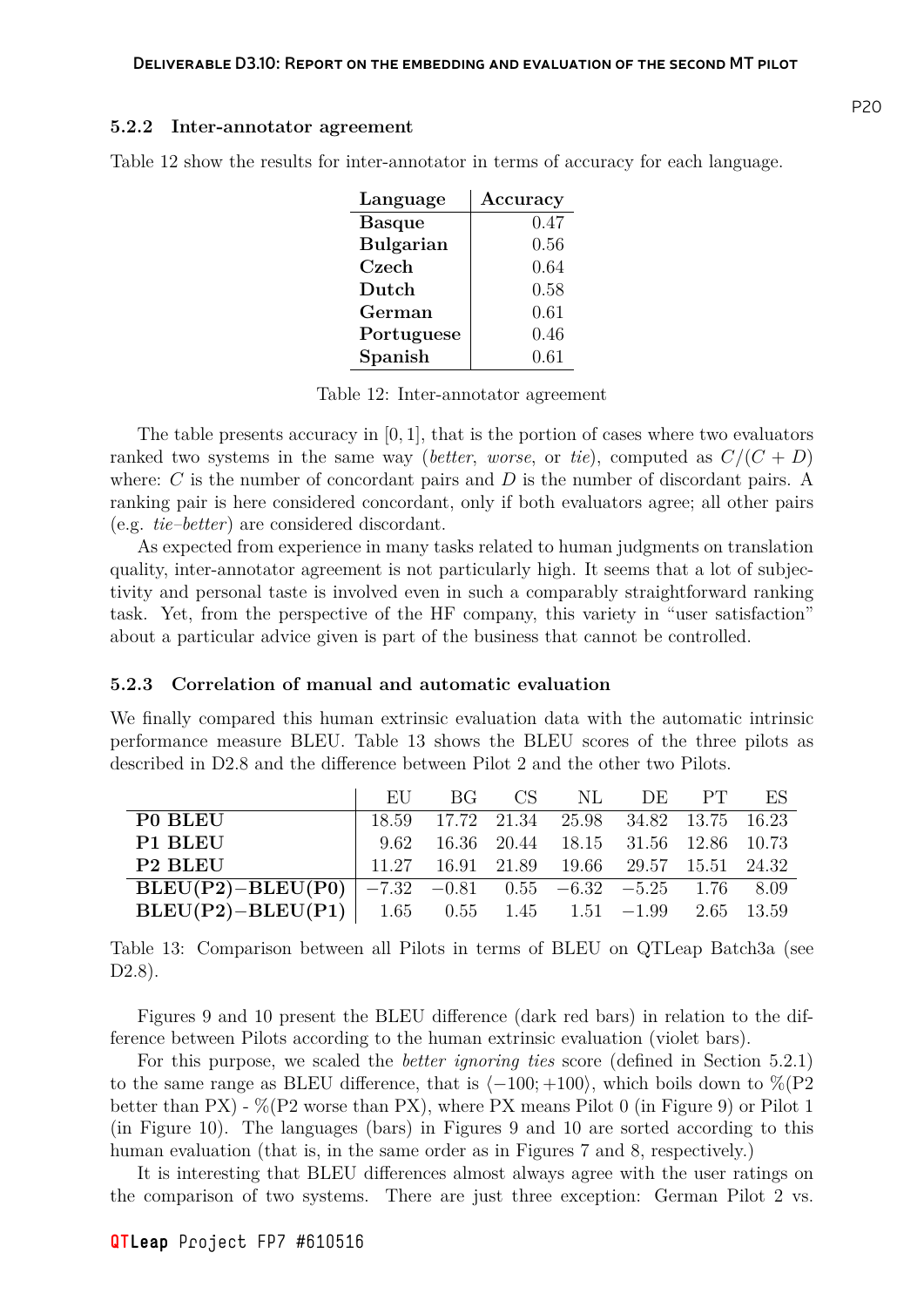

Figure 9: Comparison of user evaluation results and BLEU scores for Pilot 2 and Pilot 0

<span id="page-20-0"></span>

Figure 10: Comparison of user evaluation results and BLEU scores for Pilot 2 and Pilot 1

<span id="page-20-1"></span>Pilot 0 (see Figure 9), and German and Bulgarian Pilot 2 vs. Pilot 1 (see Figure 10). For German, the user ratings are generally more in favor of Pilot 2 (unlike BLEU).